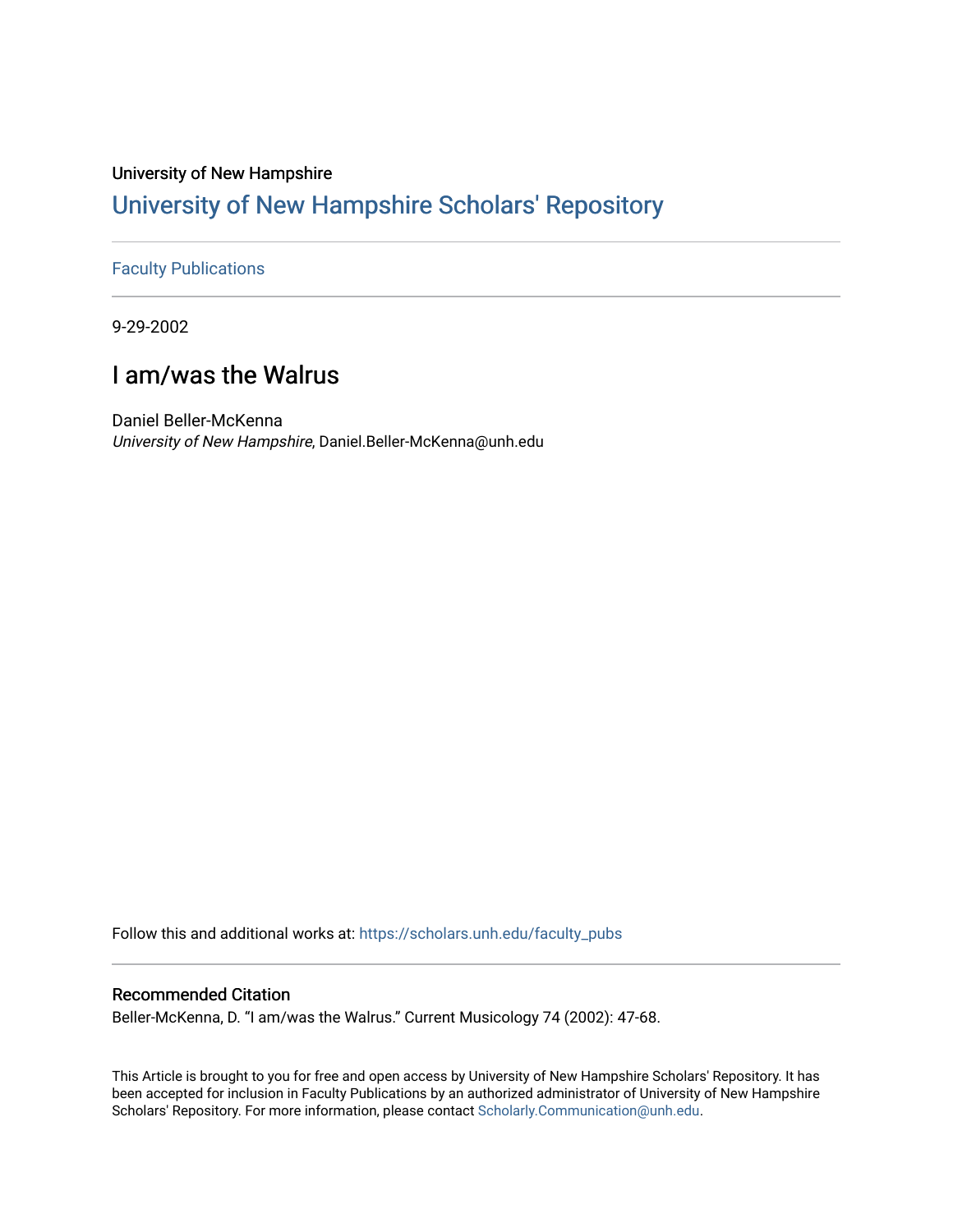articles

# **I Am/Was the Walrus**

#### *By Daniel Beller-McKenna*

#### **I.**

For most of his adult life, John Lennon fought to define himself against his public identity as "Beatle-John." That image, crafted by the Beatles' manager Brian Epstein and the pop music industry became a burden to all four of the Beatles during the group's seven years of international stardom. In place of the rough leather-clad rock and roll band that played rambling one hour sets in the Hamburg Kaiserkeller and the Liverpool Cavern Club during 1960-61, Epstein forged a more commercially viable group of four well (and uniformly) dressed young men whose stage act was reduced to twenty minute carefully scripted sets. Over the course of the next few years, all four of the Beatles assumed clean-cut, safe personae in accordance with the necessities of marketing the group to a broad, middle-class audience. Willing though he and the others were to take part in the group's public transformation, Lennon later claimed to have felt uncomfortable all along with selling out the Beatles' rock and roll roots: "What we generated was fantastic when we played straight rock, and there was nobody to touch us in Britain. But as soon as we made it, the edges were knocked off. Brian Epstein put us in suits and all that, and we made it very, very big. We sold out" (Wenner 2000:20). Lennon's reflections are born out by a contemporaneous witness, Paul McCartney's brother Michael, who spent a great deal of time with the group during their Liverpool days:

The others didn't have John's resentment of having to do what he was doing to be a Beatle ... They thought they were just bloody lucky they were getting away with it for so long. But John always had that drive, something ticking over, the need to do something else. It was "Ah, so this is what we have to do to be bigger than Elvis? Ok, let's go. But I'm not going to give one hundred percent of me." (quoted in Coleman 1992:311)

Submitting to Epstein's plan forced Lennon (and all of the Beatles) to

*Current Musicology.* no. 74 (Fall 2002)

<sup>© 2004</sup> by the Trustees of Columbia University in the City of New York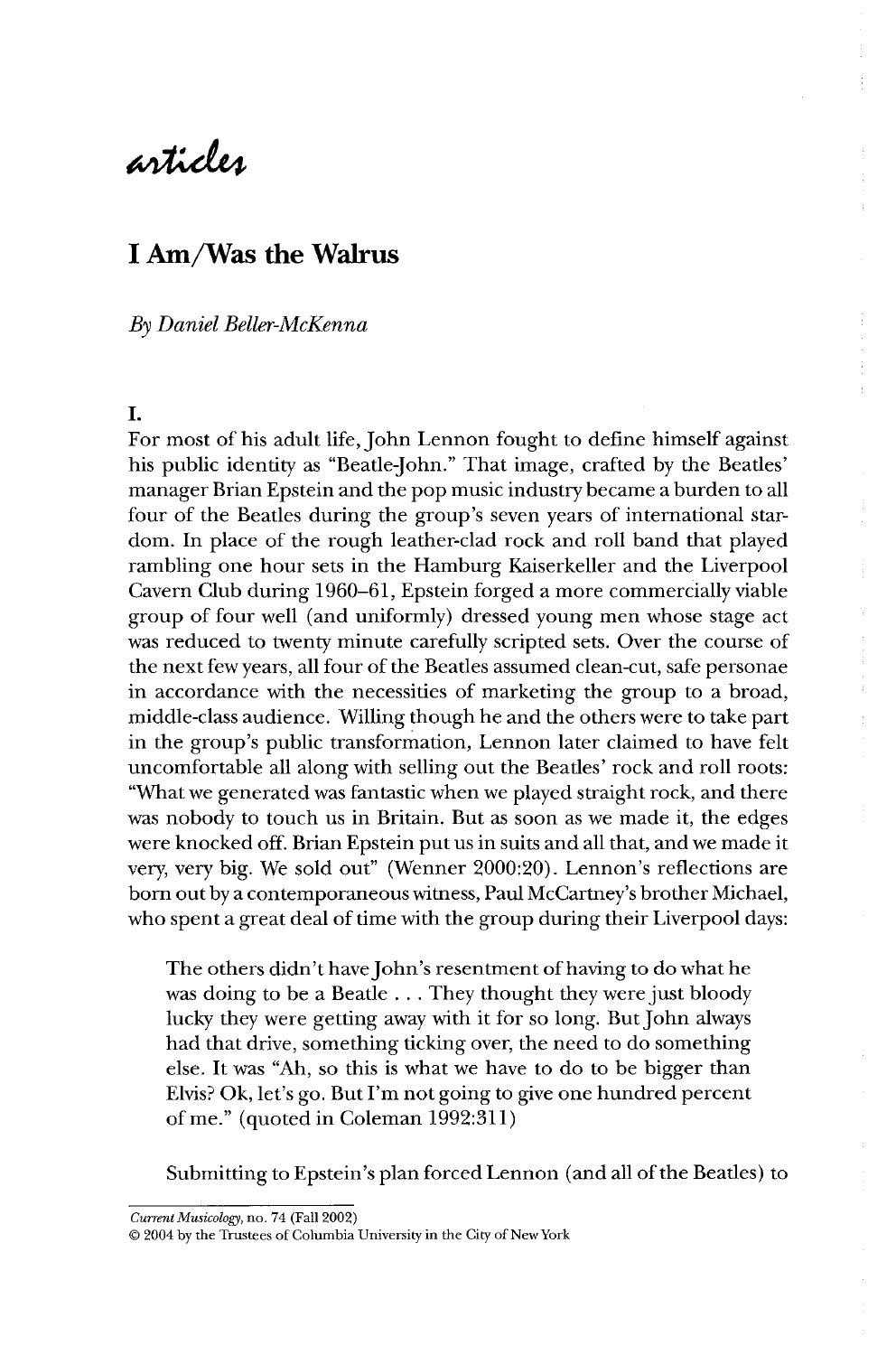suppress aspects of both their public and private personae (gone, for instance, were the days of Lennon performing with a toilet seat around his neck and hurling expletives at his German audience). For Lennon, most commentators then and now agree that his primary sacrifice was the rebellious anger that drove him to achieve the very success Epstein offered. (Epstein himself wrote of Lennon, "There is in the set of his head a controlled aggression that demands respect" [Epstein 1964:21].) Lennon chronicler john Wiener expands on this idea: '1ohn was a genuinely angry young man. His anger may have been inchoate, expressed through the stereotyped working class macho, but it was real. When he played the cheerful wit, he had to repress a vital part of himself' (J. Wiener 1991:51). The Beatles' famous wit was emblematic of the intellectual promise many heard in their music and sensed in their demeanor. **In** one of the first social critiques of the Beatles, for example, literary theorist Terry Eagleton argued in 1964 that the Beatles' middle-class mentality distinguished them from their tougher pop music predecessors. The songs of a previous wave of Elvis-spawned British rockers of the late fifties (Adam Faith, Cliff Richard, Marty Wilde, and Billy Fury) expressed a social bitterness engendered in the singers' working-class backgrounds: "'I feel so blue, I don't know why' ," writes Eagleton, "was the equivalent, at this level, of the intellectual's inability to rationalize his angst. Aggression became a built-in reflex in the pop song and the singer's technique" (1964: 175). Eagleton goes on to argue that the Beatles represented a grammar school mentality in distinction to the "secondary-modern" world of their British rock precursors:

The real cultural shift which [the Beatles'] arrival effected was not from London to Liverpool, but from secondary modern to grammar school. One of the Beatles attended a Liverpool grammar school and the College of Art [John Lennon]; two others attended the Liverpool Institute [Paul McCartney and George Harrison], and one of these got a pass at 'A' level English [McCartney].  $(ibid.:176)^1$ 

Eagleton is biographically correct, as Lennon would be the first to admit. <sup>2</sup> But whatever the reality of their upbringings, as teenagers the Beatles had thoroughly adopted rock and roll's rebellious stance. Their middle-class intellectual façade, whether true to their roots or not, was not how the four (least of all Lennon) saw themselves or wanted to be seen. Rather, it represented a social background that Epstein was able to tap into as he molded the group into a marketable commodity. As the Beatles' music became ever more complex and self-consciously artistic through the mid-1960s, John Lennon's intellectual cache grew ever stronger. This was, how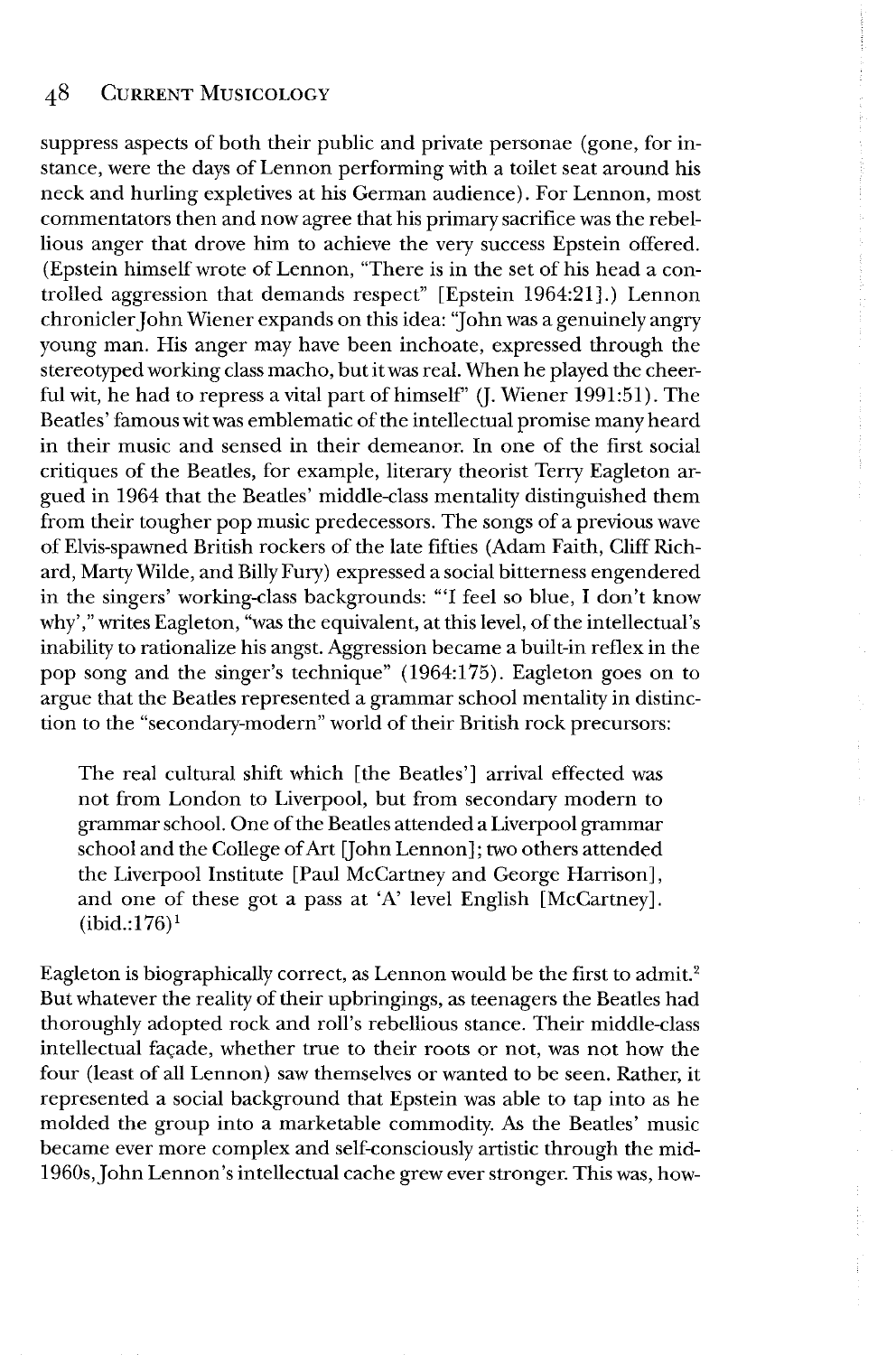ever, merely one part of the larger pop star persona that defined the Beatles through the middle and late 1960s. Above all else, they were defined by their friendy accessibility and approachable charm.

Upon Epstein's death in August 1967, Lennon effected a radical change in his public persona, moving sharply away from the Epstein-inspired Beatles image and depicting himself instead as a rebellious champion of various counterculture political agendas. From the demise of the Beatles in 1970 on, Lennon sought to present himself as an unpackaged "real" person. At first (in the years around 1970) this move towards recapturing his own public persona manifested itself in a series of political stunts, aimed at displaying his uncompromising expression of ideals, and such symbolic acts of stripping away his previously false persona as appearing naked with partner Yoko Ono on the album jacket of their *Two Virgins* LP (1968). Beatles fans and the media either applauded his agitprop antics with Yoko Ono towards the end of the decade as a responsible and necessary reaction to the tenor of the times or criticized them as lavish, naive, and selfabsorbed attempts to use Lennon's pop star celebrity as a vehicle for expressing the couple's political views. In either case, Lennon had successfully shattered his "Beatle-John" self by the early 1970s, and presented instead a John Lennon more in line with the rebellious youth Lennon had suppressed to achieve stardom in the mid-1960s.

Lennon's death in 1980 only raised the stakes for those who saw him as either the hero or the villain of the 1960s. Ironically, the debate over Lennon since then has hinged on the discrepancies between his private and public self, the very dichotomy Lennon had sought to destroy by presenting himself as direct, truthful, and unpackaged. Take, for example, the battle that raged over his legacy eight years after his murder. In 1988 Albert Goldman released his scathing biography, *The Lives of John Lennon,*  in which he depicted Lennon as a drug-diminished "Nowhere Man" who allowed those around him to manipulate his identity. Goldman had long been a harsh critic of pop culture and its icons, having written equally damning books on Lenny Bruce and Elvis Presley (1974, 1981), as well as several articles criticizing various other rock stars or aspects of youth culture. His critique of Lennon, therefore, was itself widely criticized as part of his ongoing assault on rock, and the mean-spiritedness towards Lennon that permeated Goldman's book added credence to those critiques. In any case, Goldman's depiction is largely a media-based fabrication. For whereas, according to his own account, he and his research assistants conducted around 1,200 interviews over six years, the first source he cites is the body of published interviews with Lennon. He adds to this "available documents in the national press of England, the United States, and Japan," as well as previously published biographies (Goldman 1988:700). Goldman is either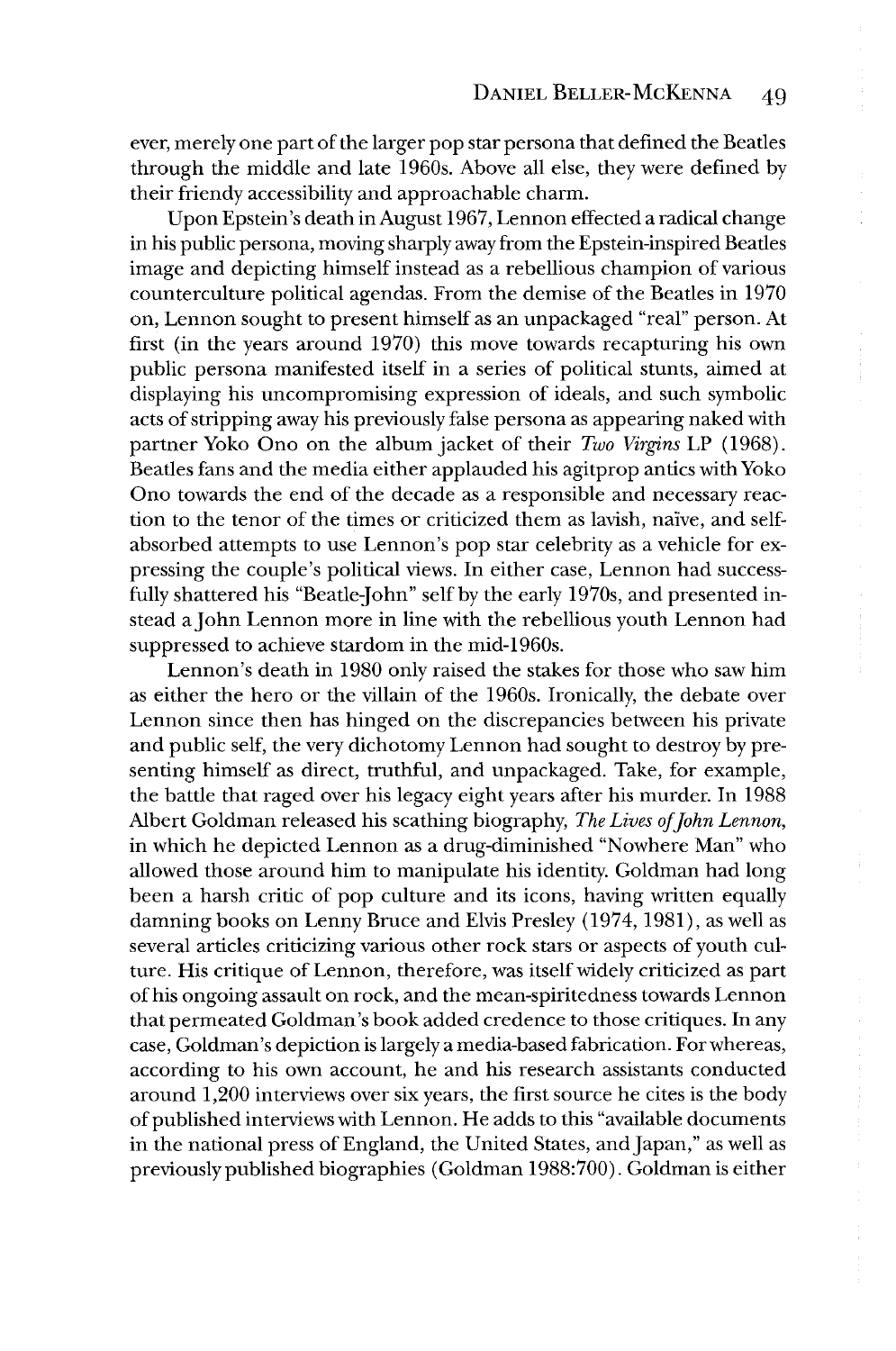unable or unwilling to recognize his 'John Lennon" as a public media figure, and his claim to portray his as the real John Lennon behind the public image remains unconvincing.

Shortly after Goldman's book appeared, Lennon's widow Yoko Ono initiated the film-and-book project *Imagine,* which buttressed the established media image of Lennon as peaceful-revolutionary-turned-mellowfamily-man (Solt and Egan 1988; Solt 1989). Fred Fogo goes so far as to label *Imagine: john Lennon* "an official counter document to *The Lives of john Lennon"* (1994:122). Like Goldman's book, Ono's projection of her late husband can be understood as an act of mass media manipulation. Working from a wealth of privately held film and tape footage, Ono chose to depict Lennon in the best possible light, and we can easily see her 'John Lennon" as a self-consciously constructed fiction-one (very positive) interpretation of the public figure who was John Lennon.

John Lennon had been very much aware of and actively concerned with questions of public and private personae and their uncomfortable coexistence during his life. Indeed, presenting himself as a real person (not Beatle:John) became a theme in some of his later songs with the Beatles and most of his early solo work. Given Lennon's continued centrality in interpretations of 1960s pop and counter-culture, coming to a better undertanding of his various self-portrayals will help to illuminate his role in the culture of his times. This essay traces Lennon's attempt to dissociate himself from his Beatles image between 1966 and 1970, the year of the Beatles' breakup. I take as my terminal points two songs, "I am the Walrus," written for the Beatles' 1967 film *Magical Mystery Tour,* and "God," the final song on Lennon's premiere solo album in 1970, *john Lennon/Plastic Ono Band.* The first song dismantles Lennon's Beatle-image by challenging the basic notion of identity, especially as the song is rendered visually in the movie *Magical Mystery Tour,* while the second overtly rejects a litany of established cultural icons including and culminating with the Beatles. Lennon had begun to dismantle Beatle:John before writing "I am the Walrus," and his public persona would continue to evolve beyond his first solo album. Yet each of the two songs at hand recommends itself as a significant juncture in that evolution. "I am the Walrus" marked the end (and arguably the pinnacle) of Lennon's psychedelic musical explorations during 1966-67, a phase in which the Beatles' traditional methods of composing were severely altered, thereby radically changing the group's musical profile and popular perception. "God" ends a stark album of simple means and (sometimes) violent expression in which Lennon attempts to thoroughly purge his Beatle-self. Near the end of that song Lennon claims "I was the Walrus, but now I'mJohn." Lennon thereby completes a process begun in 1967, entirely removing the walrus mask once and for all to os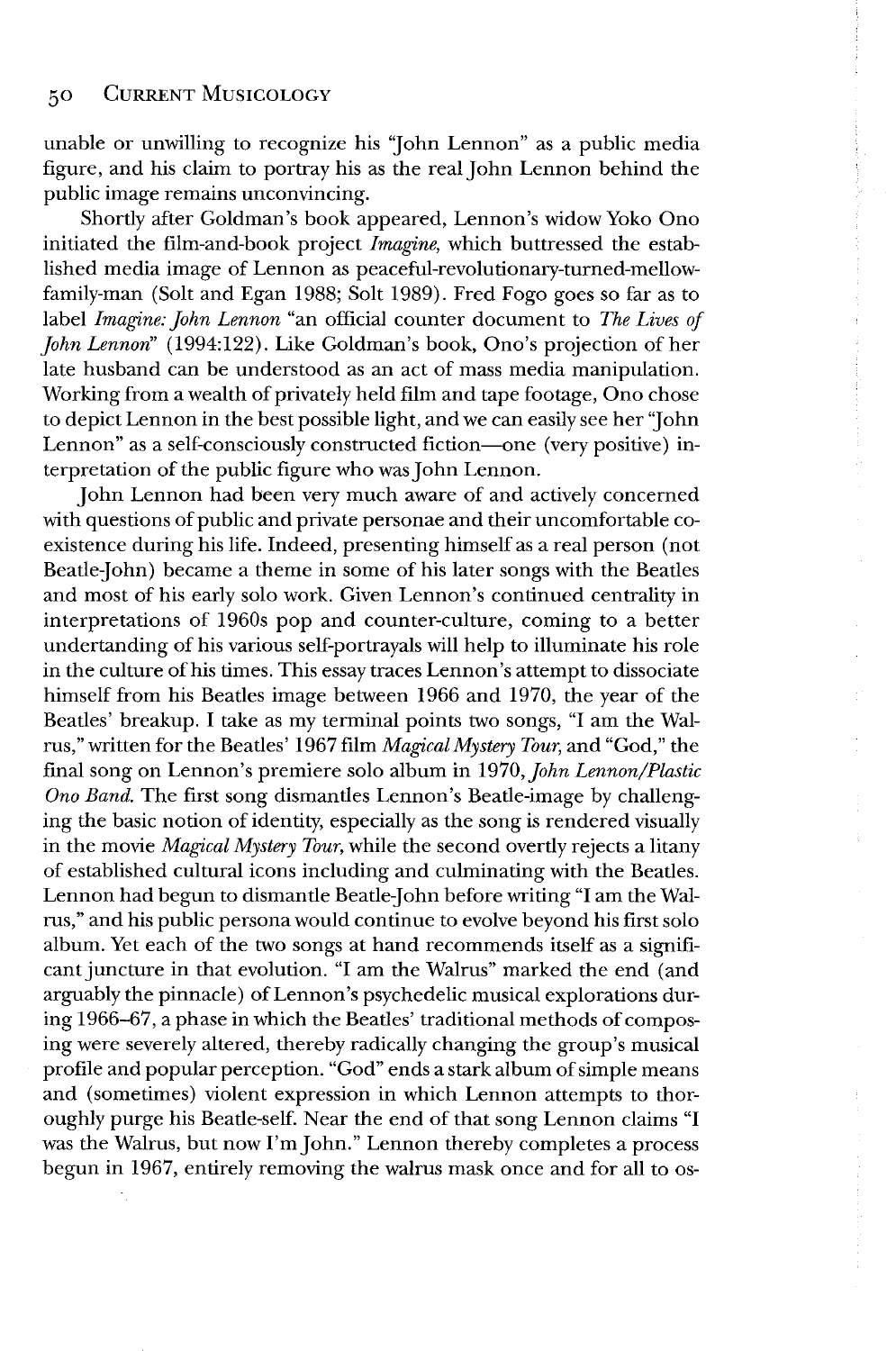tensibly reveal his real and pure self: 'John." I will consider each song as part of that process.

#### **II.**

At the beginning of 1966 there was little to suggest to the public that John Lennon would have any need or desire to undo his Beatles identity. The previous three years had witnessed the group's unprecedented rise in popularity first in England and then worldwide. After six albums, eleven number-one singles, two successful movies, and numerous well-received tours, maintaining the status quo would have seemed a reasonable strategy. Yet the status quo was already in flux by the end of the previous year. Live performances, the group's forte prior to Beatlemania, had become extremely difficult and unrewarding due to the ecstatic behavior (and noise) of their audiences. As a result, the Beatles began experimenting in the studio during mid-1965 with the use of a string quartet on the song ''Yesterday," a flute on the album *Help!,* and later in the year with still more exotic instruments on the album *Rubber Soul:* sitar, fuzz bass, and harmonium, as well as unusual recording effects like the backwards guitar solo on "I'm Only Sleeping" and backwards vocals on "Rain. "3

As their studio explorations intensified during the spring of 1966 on the album *Revolver,* the Beatles' relationship with the public began to change as well.<sup>4</sup> That summer, controversy surrounded the group for the first time on the world tour that followed the recording of *Revolver.* After runins with the press and dignitaries in Japan and the Philippines, the Beatles suffered their greatest fall from grace to date over the "more popular than Jesus Christ" flap that developed in the United States during July and August. Several months earlier, in a February 1966 interview with Maureen Cleave of the *London Evening Standard,* Lennon had remarked: "Christianity will go, it will vanish and shrink. I needn't argue about that, I'm right and I will be proved right. We're more popular than Jesus Christ right now. I don't know which will go first-rock and roll or Christianity. Jesus was alright, but his disciples were thick and ordinary. It's them twisting it that ruins it for me" (reprinted in the Beatles 2000:223). His remarks touched off an uproar in the United States when they were reprinted in the July 1966 issue of the fan magazine *Datebook.* Before the Beatles arrived for a tour in August, mass record burnings were held in several cities and thirtyfive radio stations banned their records (A. Wiener 1986:96; J. Wiener 1991: 11-16). By the time the summer tour ended on August 29th at Candlestick Park in San Francisco, the group had decided to cease touring.

Lennon's public reaction to the controversy over his Jesus remark is noteworthy. When the Beatles first came to the U.S. in early 1964 amid the onset of Beatlemania, their press conferences were famous for cheeky wit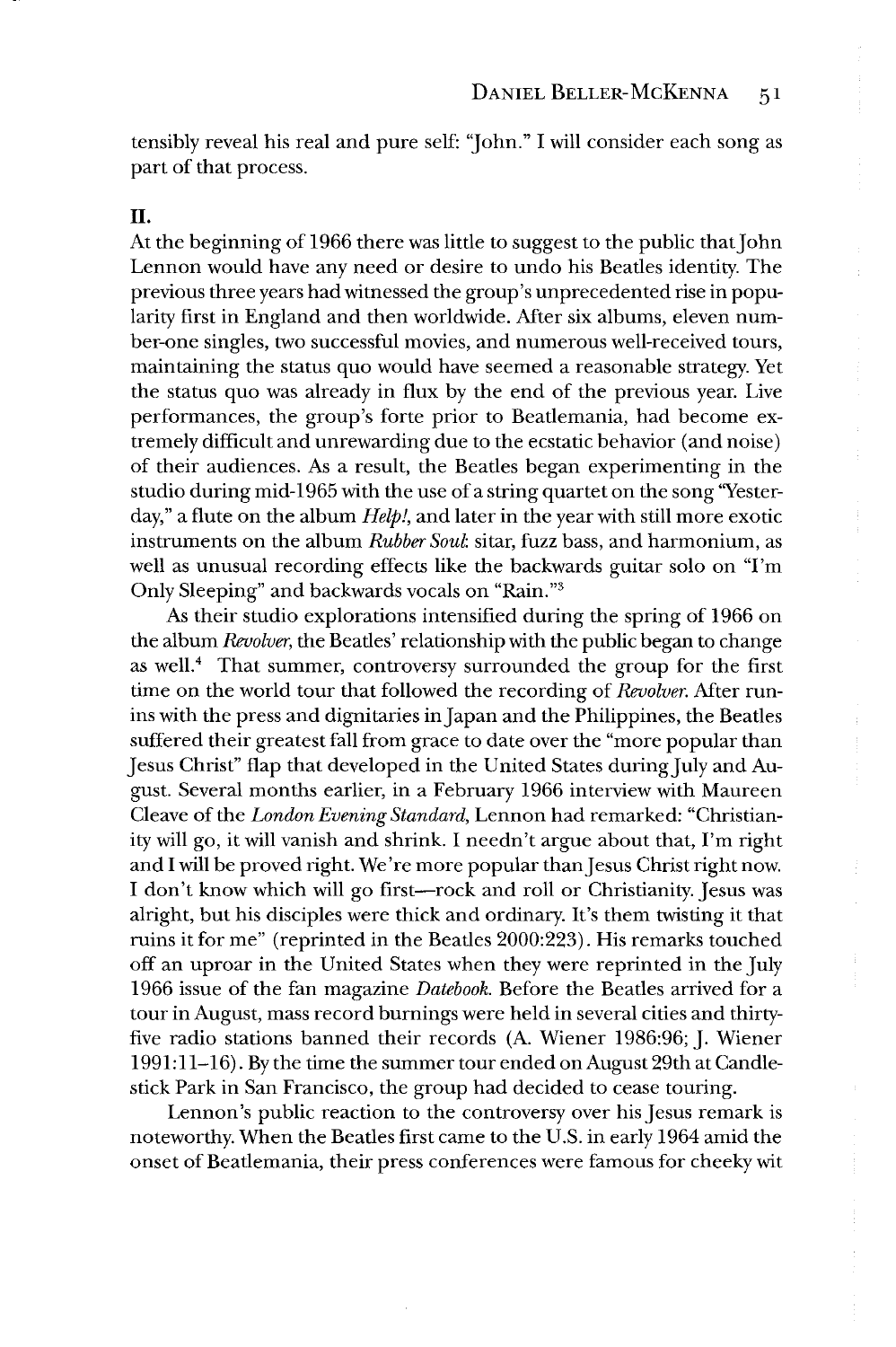and brash irreverence, an earthy sincerity that won over the press and helped secure their popular success in this country.<sup>5</sup> Three years later, however, at an August 11 press conference in Chicago near the end of the Beatles' long summer tour, Lennon's tone was quite different:

I am sorry I opened my mouth. I just happened to be talking to a friend and I used the word "Beatles" as a remote thing-"Beatles", like other people see us. I said they are having more influence on kids than anything else, including Jesus. I said it in that way, which was the wrong way. I'm not anti-God, anti-Christ, or anti-religion. I was not knocking it. I was not saying we are greater or better. I think it's a bit silly. If they don't like us, why don't they just not buy the records...

When I first heard about the repercussions I thought "It can't be true-it's just one of those things." And then when I realized it was serious I was worried stiff because I knew how it would go on, and the things that would get said about it, and all those miserable pictures of me looking like a cynic, and it would go on and on and on and get out of hand, and I couldn't control it. I can't answer for it when it gets that big, because it's nothing to do with me then. (reprinted in Beatles 2000:226)

Watching and listening to the excerpt of this press conference on the video portion of *The Beatles' Anthology* project, the bitterness and frustration behind Lennon's words are readily apparent.

Upon returning from the summer tour, Lennon immediately set off for Germany (and Spain) to play Private Gripweed in the film *How I Won the War,* directed by Richard Lester, who had also directed the Beatles' first two films. Whereas Lennon had played his Beatle-self in *A Hard Day's Night*  (1964) and *Help!* (1965), in *How I Won the War* he portrayed a relatively secondary and pathetic character in a dark parody of Hollywood war films. Working on Lester's film, therefore, served two immediate purposes for Lennon. First, the film carried a strong anti-war message that gave Lennon's public aura the political slant it would maintain until the end of his life. Secondly, it was a professional venture that allowed Lennon to work outside of the Beatles.<sup>6</sup> Indeed, from the fall of 1966 until the Beatles disbanded in 1970, much of Lennon's activity can be understood as an attempt to escape his Beatle:John persona. And if the much discussed personal and artistic union he began with Yoko Ono in 1968 fostered Lennon's most iconoclastic behavior, his political statements and activities in 1966 indicate that he was already well on his way to shedding his Beatle persona.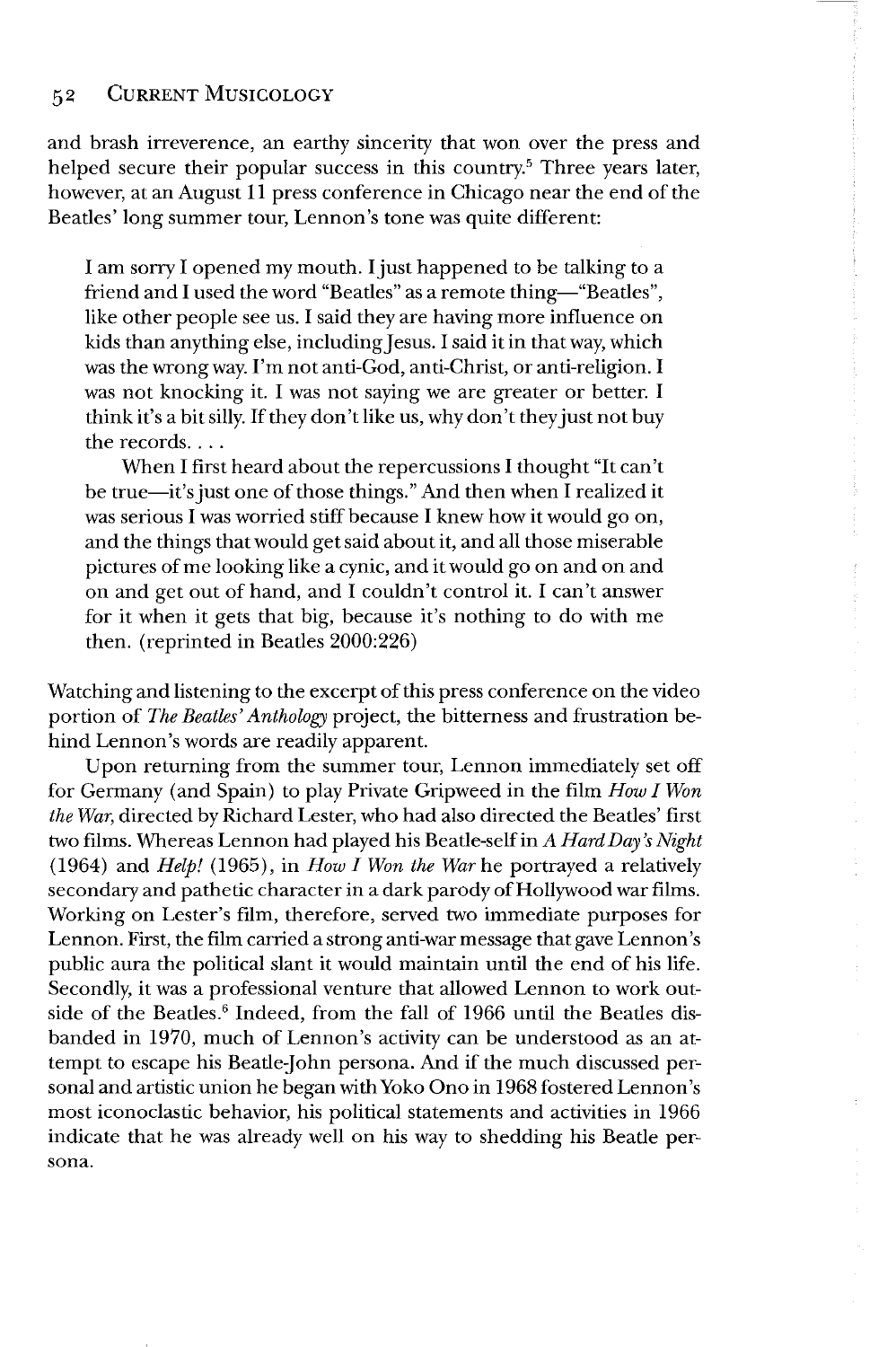**III.** 

All four Beatles had gone on separate vacations after the 1966 summer tour. They reunited in EMI's Abbey Road studio on November 24 to begin recording Lennon's "Strawberry Fields Forever," which he had written in Spain while filming *How I Won the War* (Lewisohn 1988:87). In many ways this song can be seen as the direct precursor to "I am the Walrus," which they would begin recording about nine months later. Between those recordings the Beatles noticeably changed their public image (visually as well as figuratively) and their musical style. Generally, the group no longer appeared in public wearing matching clothes and haircuts (excepting of course, the Victorian military-band attire of Sgt. *Pepper,* which was itself a self-conscious identity transformation device). Musically, the decision to stop touring led to a freedom to expand the studio experiments begun in early 1966, and the soundscape of Sgt. *Pepper* and *Magical Mystery Tour* is defined by a nearly complete freedom from producing songs that could be replicated on stage.

"Strawberry Fields" and "I am the Walrus" exemplity this freedom, and the two songs are frequently compared for their use of orchestral instrumental overlay and complicated tape-mixing effects.<sup>7</sup> More importantly for present purposes, "I am the Walrus" carries further themes of identity dissociation that had surfaced in "Strawberry Fields" which, like its later counterpart, comprises ajumbled collage of images and psychological references. Questions of identity emerge haphazardly throughout "Strawberry Fields Forever"; such phrases as "It's getting hard to be someone," and "Always, no, sometimes, think it's me" are the most obvious cases. Here, for the first time in his songwriting, Lennon raises the issue of identity in a self-conscious fashion.

Between "Strawberry Fields" and the recording of "I am the Walrus" in September 1967, two decisive events changed Lennon's (and perhaps his bandmates') attitude toward his participation in the Beatles. In August their manager Brian Epstein died of a drug overdose, just as the group began their brief but intense association with Maharishi Mahesh Yogi and his Spiritual Regeneration movement. Epstein had met and begun managing the group in late 1961, and had been singly responsible for transforming the group's rough and rebellious image into the cleaner, less threatening, and more marketable "Mop-Top" package by which they achieved their initial fame and fortune.<sup>8</sup> Although Epstein's absence left the group relatively rudderless as a business concern and entertainment act, it conversely allowed any lasting creative fetters on the four members to fall away. Bearing witness to the bonuses and pitfalls of such freedom are the Beatles' next two projects, the film *Magical Mystery Tour* and the double album *The Beatles* (the "White" album). The film, produced and directed by the Beatles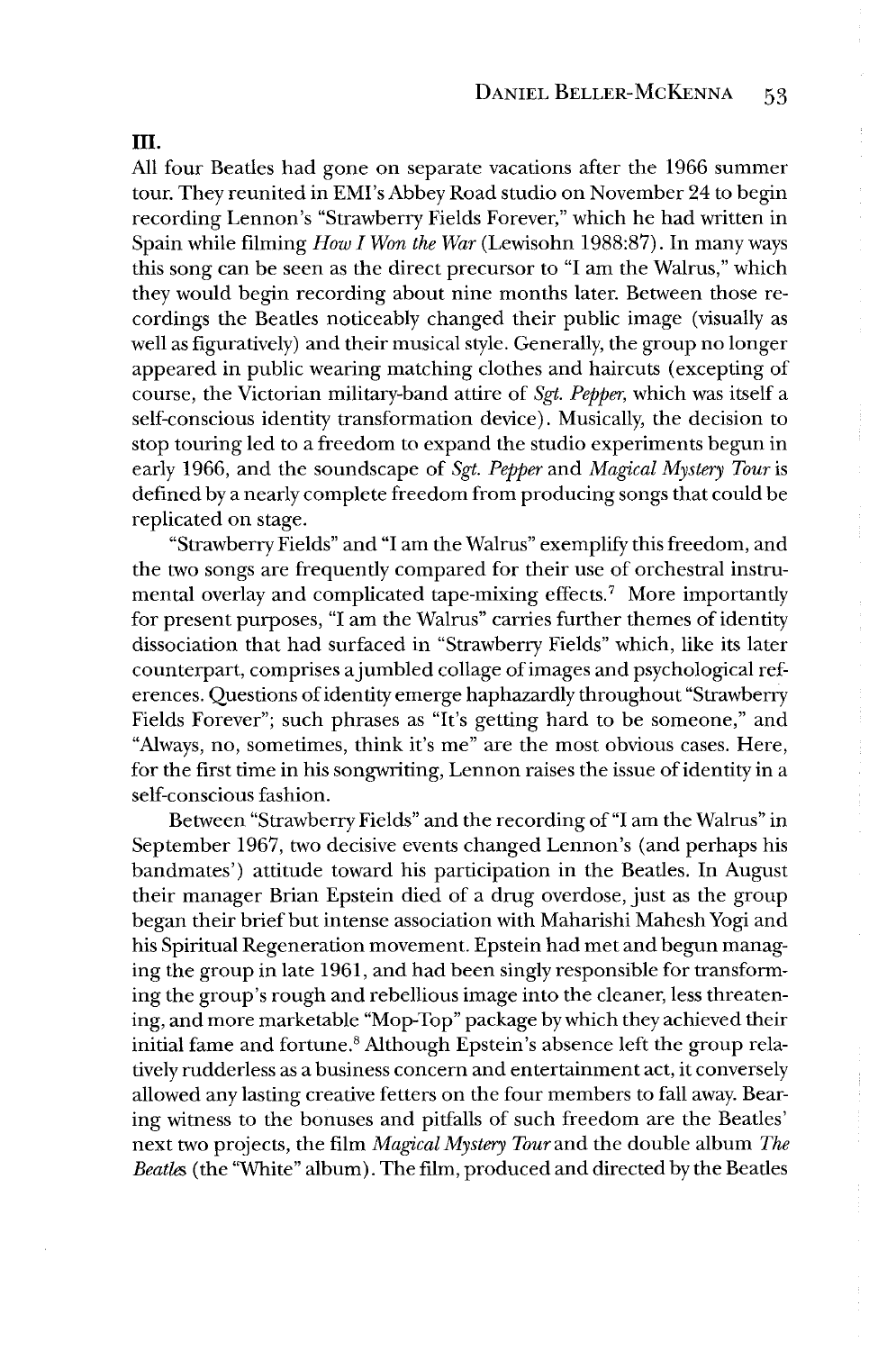#### 54 CURRENT MUSICOLOGY



Example 1: "I am the Walrus"; opening melody of verse 1.

themselves, aired the day after Christmas 1967 in the U. K Shown in black and white, many of its colorful effects fell flat. Moreover, the amateurish writing, directing, and composition were panned by the British press, marking the Beatles' first public failure. The White Album, while more sympathetically received, also contained numerous songs that have never been embraced by one or another contingent of Beatles fans: from the avantgarde tape compilation "Revolution #9" to the treadey-sweet "Honey Pie" and "Ob-Ia-di, ob-Ia-da," to cite two extremes. In any case, these efforts (the film and the extremes of the White Album-including its length) would not likely have taken the shape they did had they occurred under Epstein's management of the group.

By the fall of 1967, then, the Beatles were well on their way towards obliterating their earlier "Fab Four" identity, and "I am the Walrus" illustrates clearly that Lennon was at the front of the line. Lennon immediately announces the theme of identity-dissipation in the opening line of "I am the Walrus": "I am he as you are he as you are me and we are all together" (0:21-0:28). Not only do these personal equations dissolve the distinct identity of all members (I, he, you, me, we), but the sonic equivalence of he-me-we (mono-syllabic two letter words ending on a long -e vowel) projects an aural sameness as well. Just two notes-an undulating semi-tone, E-D#--form the sparse melody here (ex. 1). Such a tense, static delivery of the lyrics throws the identity relationships in the song's text into strong relief against the shifting harmonies below. Those harmonies seem to be unable to help direct the melody beyond its remarkably narrow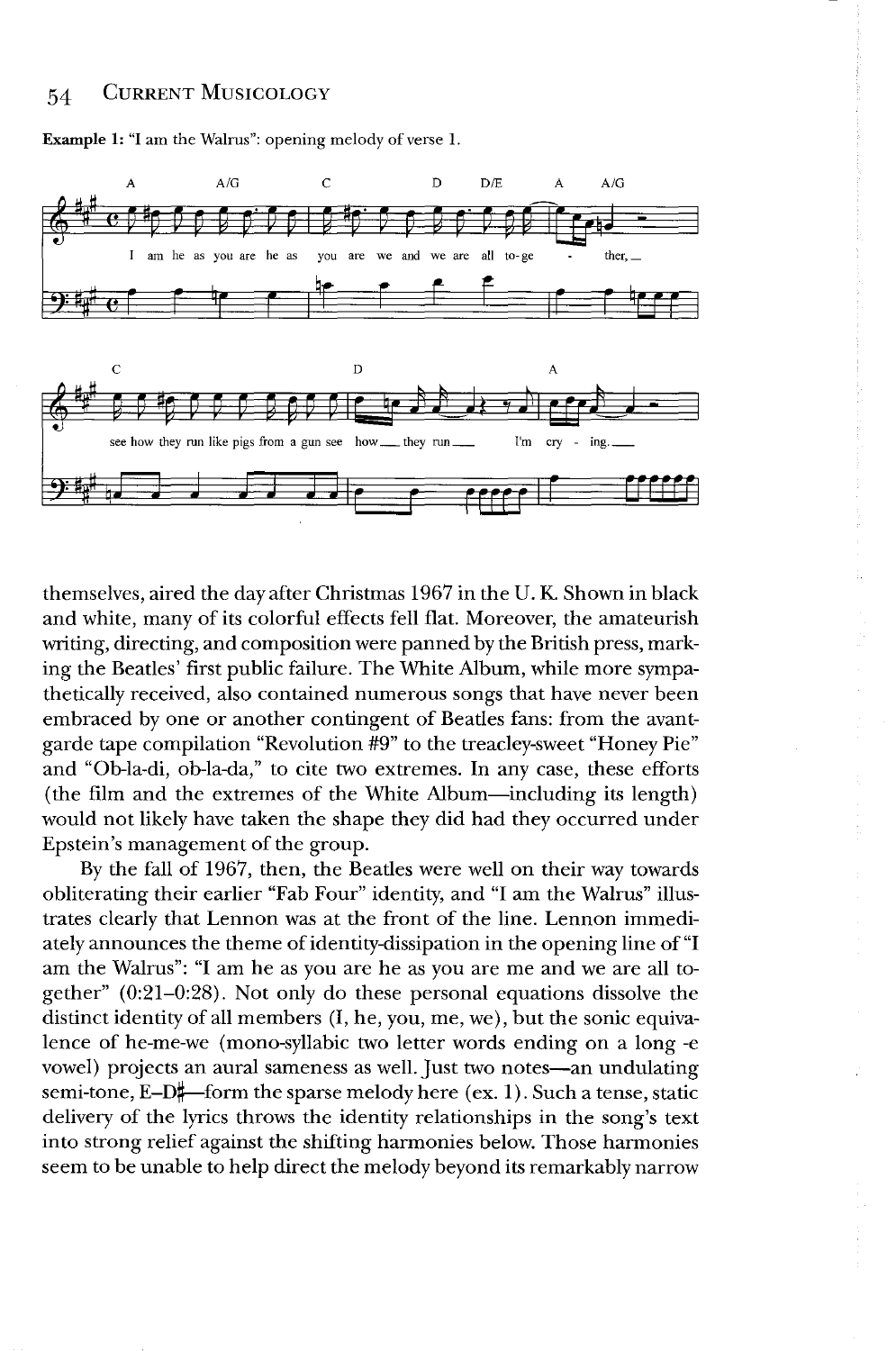

Example 2: "1 am the Walrus": refrain.

range, as if the melody resists being pulled into any recognizable pop contour just as strongly as the lyrics defy a strict identity association. Even when the chords C and D are lengthened in the next strain ("See how they run like pigs from a gun") to one chord per-bar, the melody clings to the  $E-D\sharp$  dyad. And no matter how the pacing of the chords is altered in the ensuing strains (0:38-0:54), little changes melodically; the unremitting semitone alternation in the melody is relieved only by the falling cadential figures on the words "together," "how they fly," and "crying" and by its transposition to the pitches A and B and its slight expansion (now a whole tone apart) at the line "Corporation tee-shirt, stupid bloody Tuesday" (etc., in subsequent verses).

"Detachment" best describes the relationship between the terse melody and the chord changes that accompany it; just as the ego in the song defies identification, the vocal line refuses to take melodic shape around the song's underlying harmonies. It is as if the multiple I-he-you-me-we persona refuses to form into a recognizable, distinctive melody and thus commit to one or another of its constituent parts. Perhaps the only strongly directed melody occurs in the refrain ("I am the eggman ... "), where the voice follows major chords up diatonically from B to E  $(0.54-1.03, \text{ex}, 2)$ . Again we are confronted with an identity jumble: "I am the eggman / they are the eggmen  $/ \ldots$ ." As the melody rises we anticipate some sort of textual conclusion or resolution, but are left instead with the song's enigmatic title statement: "I am the Walrus."

The song's structure does not give any clearer sense of where it is headed. Like many Lennon songs from 1967-68, "I am the Walrus" dwells on descending (and also in this case ascending) bass lines and chord progressions.9 Yet unlike some more clearly directed examples, these linear patterns in "I am the Walrus" occur only after false starts and/ or abrupt changes in direction, producing a formal sense of randomness to match the disjointed images and identity scramble of the text. For example, the descent begun with A to G in the bass under the words "I am he as you are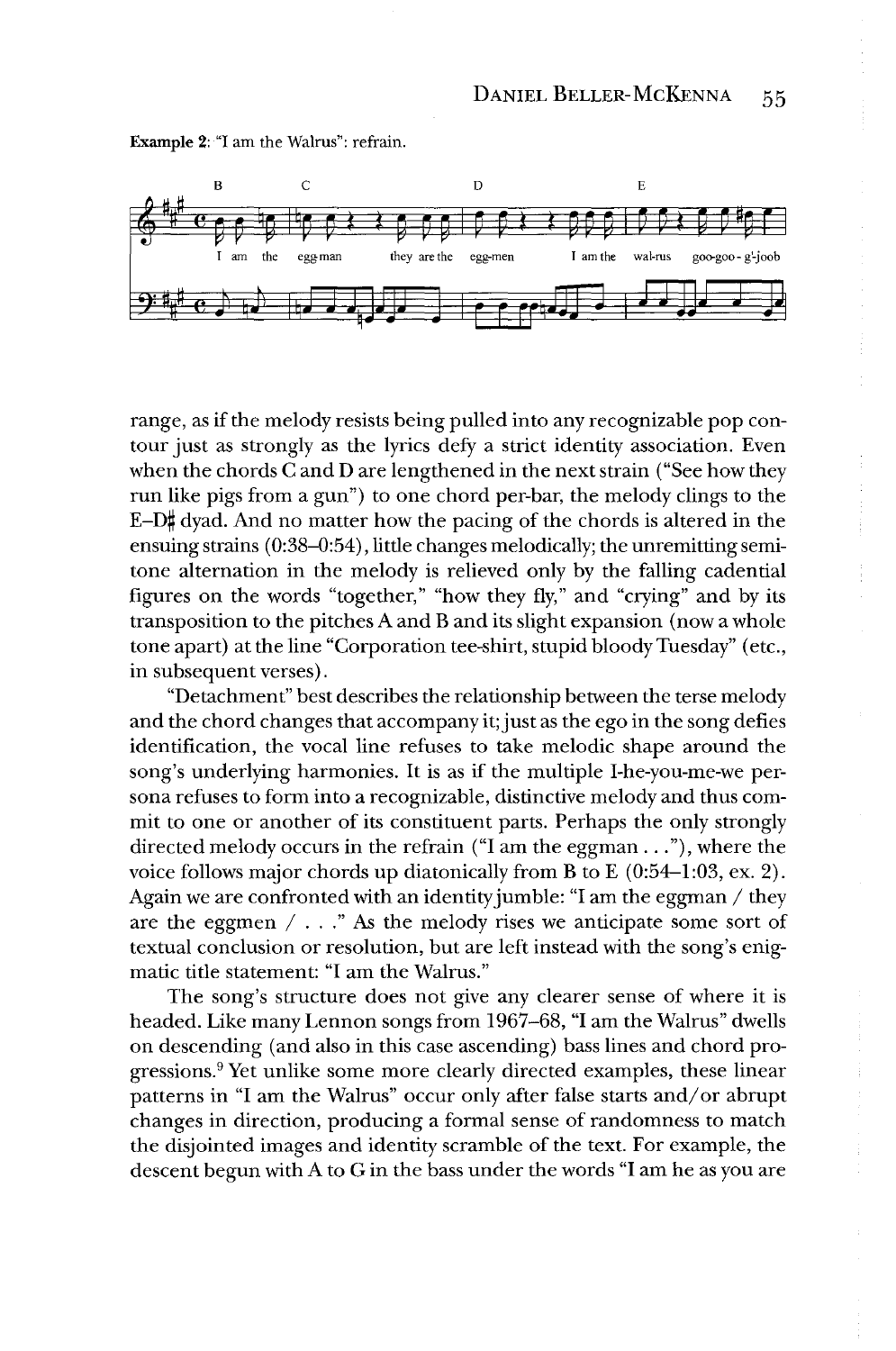he" is twice interrupted by the upwards progression C-D, first in the space of one bar (" ... you are me and we are all together") and later across two full bars ("see how they run ..."). A more complete descent from A is only realized in the second half of the verse at the words "Sitting on a cornflake," where the bass descends A-G-F#-F over the chords  $A_2^S$   $\frac{3}{2}$  D $\frac{6}{5}$  –F (0:39-0:49). When that F major chord gives way to B major, the resulting ascent from B up to E not only incorporates the C-D progression from the first half of the verse, but also provides a context in which to make tonal sense of the song's opening instrumental descent from B-E (now reversed), which recurs as a bridge after verse two, now with words added ("Sitting in an English garden waiting for the sun"; 2:10-2:24). In essence then, the song rests on a linear descent in the bass from A to E and a linear ascent (also a chord progression) from B to E, which also appears inverted in the bridge, and extended in the introduction. But Lennon breaks down and scrambles these progressions, thereby obscuring any tight formal scheme to the song.

Some frequently repeated stories about how Lennon wrote the song might shed light on the meaning (or lack thereof) of the song's structure and its title. At one point, Lennon claimed he had originally wanted to write an entire song on an ambulance siren sound. The opening electric piano riff embodies his original inspiration (F#-D# alternating with B), and the vocal dyads, therefore, represent an edgy and strained variation of the introduction.<sup>10</sup> As for the genesis of the text, two separate (though not mutually exclusive) accounts have been given. Lennon himself commented that "The first line was written on one acid trip one weekend. The second line was written on the next acid trip the next weekend, and it was filled in after I metYoko" (Golson 1981:156) Lennon's old Liverpool friend Pete Shotton recalls that Lennon made up the mostly non-sequitous lyrics to the song upon hearing that a literature class at their old high school was analyzing Beatles songs. Such bizarre concepts as "Semolina pilchard climbing up the Eiffel Tower" were Lennon's attempt to confound and thwart those who would try to make sense of his lyrics (especially the masters at his old school) (Shotten 1983:216-17). Finally, Lennon traced the general dream-like quality of the song's imagery to Lewis Carroll's Alice in Wonderland (Carroll was a favorite author and one who frequently inspired Lennon's literary efforts). In particular, Lennon's song draws on the story of "The Walrus and the Carpenter" from chapter 4 of *Through the Looking Glass* ("Tweedledum and Tweedledee"). The latter reference might explain the repeated refrain "I'm crying" that frequently halts the verses of "I am the Walrus," since in the story it is the Walrus who repeatedly weeps for the young oysters whom he and the carpenter have tricked into coming to dinner (only to eat them). In light of the role identity plays in "I am the Walrus," Lennon's attraction to Alice may not have been inconsequen-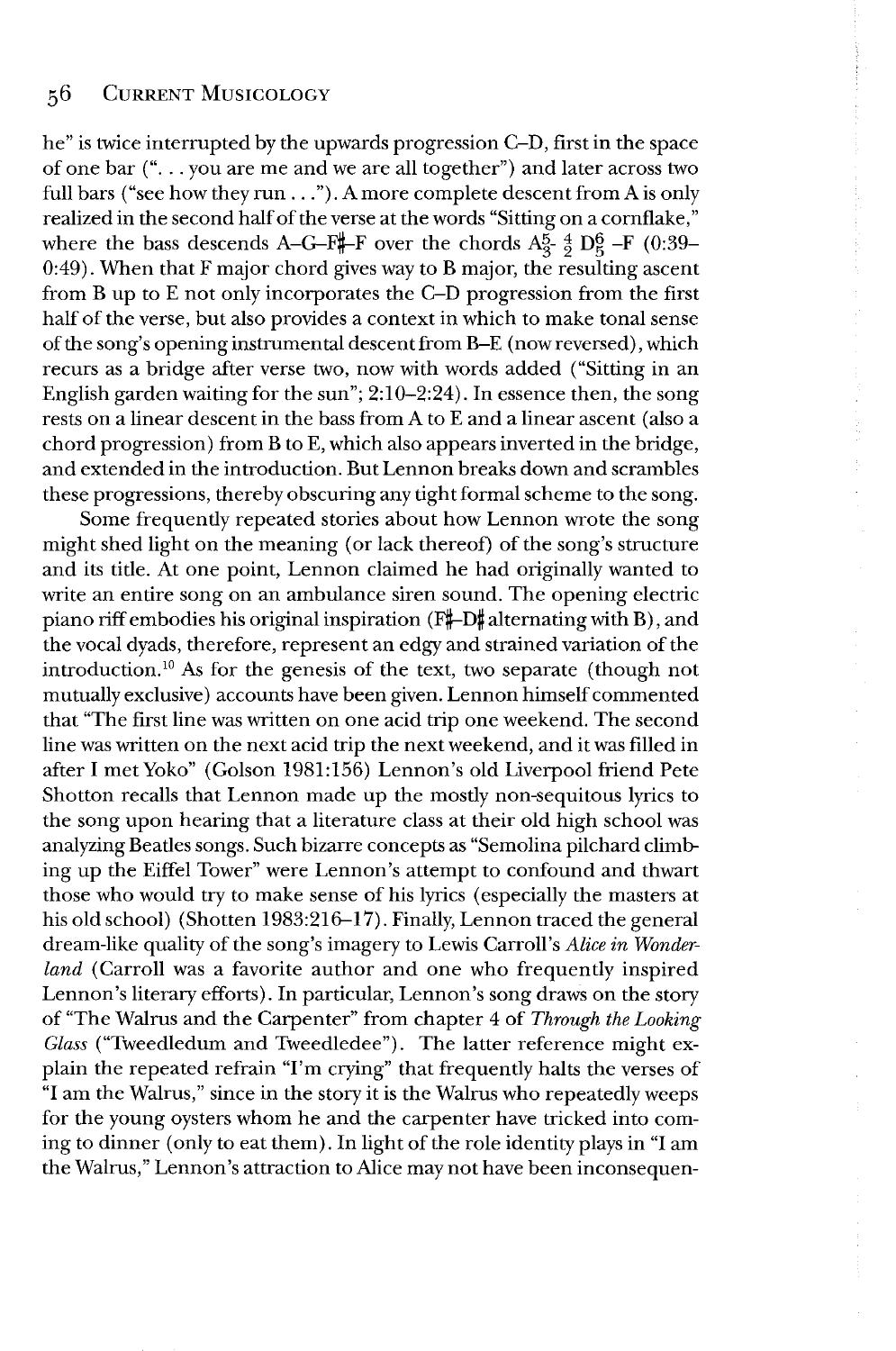tial, given her own malleable form and size. Even within the vignette he chose, Lennon himself seemed to have been confused with the identity of the characters:

I was the walrus, whatever that means. We saw the movie in L.A. and the walrus was a big capitalist that ate all the fuckin' oysters [laugh], if you must know ... I always had this image of "The Walrus and the Carpenter"-and I never checked what the walrus was. I've been going around and saying "I am the walrus," that it's something, but he's a fucking bastard [laugh] ... The way it's written everbody presumes that it means something. I mean even I did, so we just presumed, just cause I said, "I am the walrus" that it must mean that I am God or something, but its just poetry. But it became symbolic with me. (Wenner 2000:88) 11

**In** addition to exchanging the identity of the characters in the story, here Lennon suggests that the walrus and the concept of God are somehow related to him, a connection that will be played out obliquely in the song "God" from his first album (which had been released shortly before he made the previous comment). I will return to the latter song below.

Whereas the Carroll inspiration accounts for the title of the song, all four elements in these accounts of the song's genesis (the siren, the first line written separately, the attempt to confuse his old school masters, and the Lewis Carroll inspiration) resonate with the feeling of detachment that exists between the song's siren-like melody and its chord changes. Two parts of this account also confirm that Lennon was concerned with an identity-distortion project in "I am the Walrus." To begin with, the isolation on the first line, as written separately from (literally a week before) any other text in the song suggests that the identity dissolution it expresses (I-he-you-he-you-me-we) formed the seminal idea for the song. Secondly, Shotton's story about fooling the masters at their old school directly raises Lennon's frustration with how other's perceived his public self while also vividly depicting his efforts to escape from his Beatle image, ducking out from under the disguise, as it were.

I use the image of a disguise here because it pertains to the visual image of "I am the Walrus" that the Beatles created for their movie *Magical Mystery Tour.* The made-for-television film was a quasi-surreal, plotless romp across the English countryside, containing five "music videos" (to use the somewhat later term and idea), not including the title song, which was played to the cinematic introduction and closing credits. Of these, only "I am the Walrus" makes any attempt to depict an actual "performance" of the song by the Beatles as a rock group (that is, in stage position, playing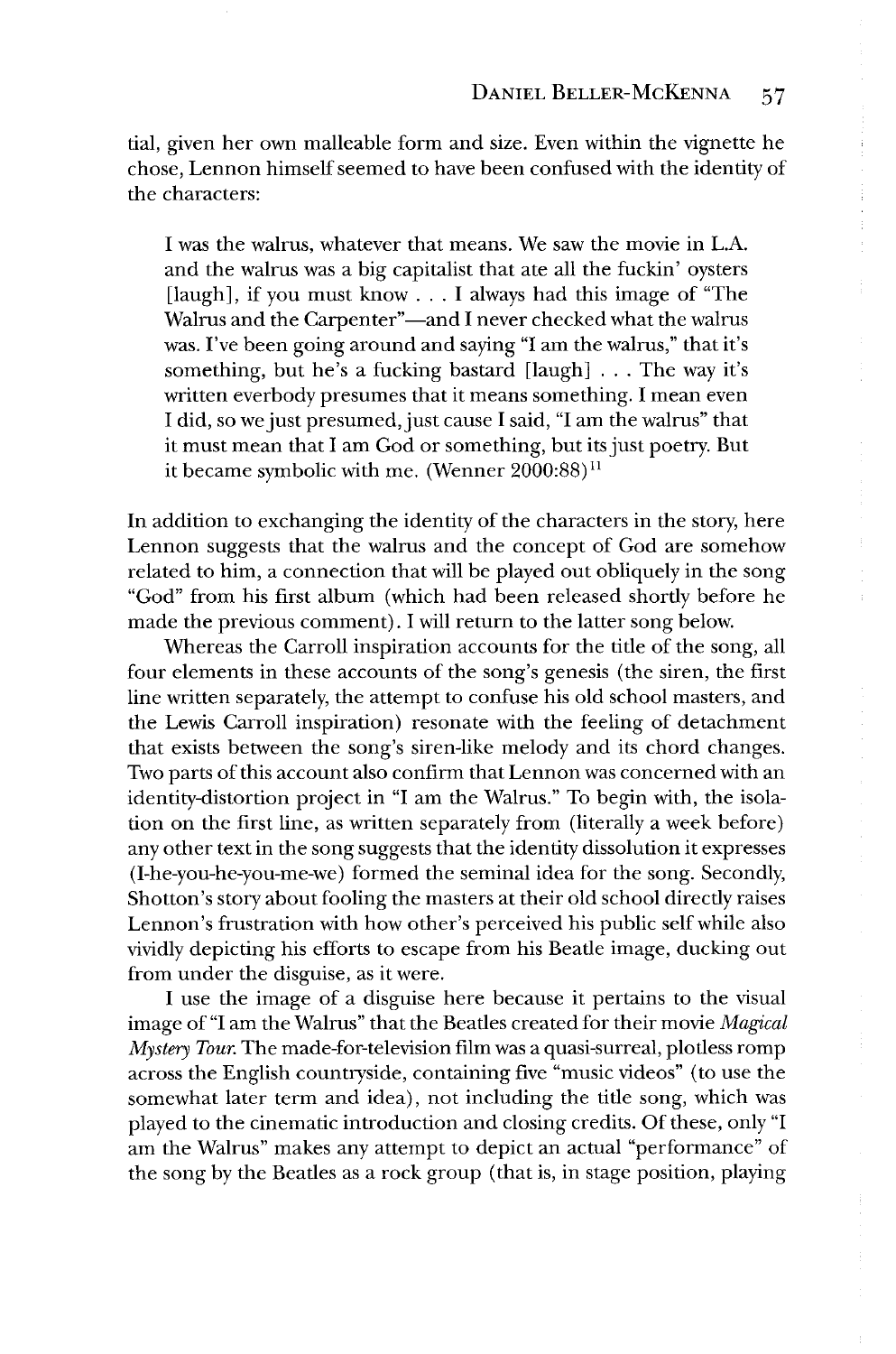their instruments, lip-syncing the words, etc.) That, however, is as far as the realistic depiction goes. Throughout the "I am the Walrus" video, the members of the group don a variety of costumes and guises. They are shot from a number of camera angles with various effects, and their stage set stance is interlaced with shots of them standing in a variety of poses: with interlocked arms on each others' backs; swaying to the song with fingers snapping as if coolly detached from the performing Beatles; directing the cameramen; etc. As the group performs, several images from the song's lyrics are realized visually: the "policemen in a row," the "eggmen" (and perhaps Lennon, who wears a white skullcap, as the "Eggman"), and the "Walrus" (again, Lennon), as one animal costume among four that the group members wear.

Putting on masks and costumes is a central theme in *Magical Mystery Tour.* Although the film was critically trashed, it gives a much better idea of how the group thought and where their interests lay at the time than did either of their previous, commercially successful films with Richard Lester. Lennon later remarked of *A Hard Day's Night*: "We were a bit infuriated with the glibness and shiftiness of the dialogue [,] and we were always trying to get it a bit more realistic, but they wouldn't have it." He added that in *Help!* the Beatles felt like extras in their own film (Wenner 2000:56). Bob Neaverson, whose book *The Beatles Movies* provides a thorough account of how the group's film efforts fit into their musical development as well as film trends of the 1960s, considers in detail how the Beatles played with their identity in *Magical Mystery Tour:* 

Perhaps the most striking aspect of the Beatles' image in *Magical Mystery Tour* is that it broke with their previous tradition of appearing in films as "themselves", and attempted to scramble any sense of identificatory perception by mixing footage of dramatic action in which they appear as actors who play characters within a dramatic context, sequences where they appear as themselves in a dramatic or performance-based context, and sequences where the distinction is unclear ...

Moreover, when the group do *[sic]* appear as "themselves" (either within the dramatic context or when "performing" songs), their image marks a total departure from the imposed boyishness and cheeky conformity of their previous cinematic excursions. (Neaverson 1997:48)

Following the filmjust beyond the video of "I am the Walrus," one sees a scene on the bus with Lennon and the little girl (named Nicole), which exemplifies Neaverson's point. **In** "I am the Walrus" Lennon is Beatle:John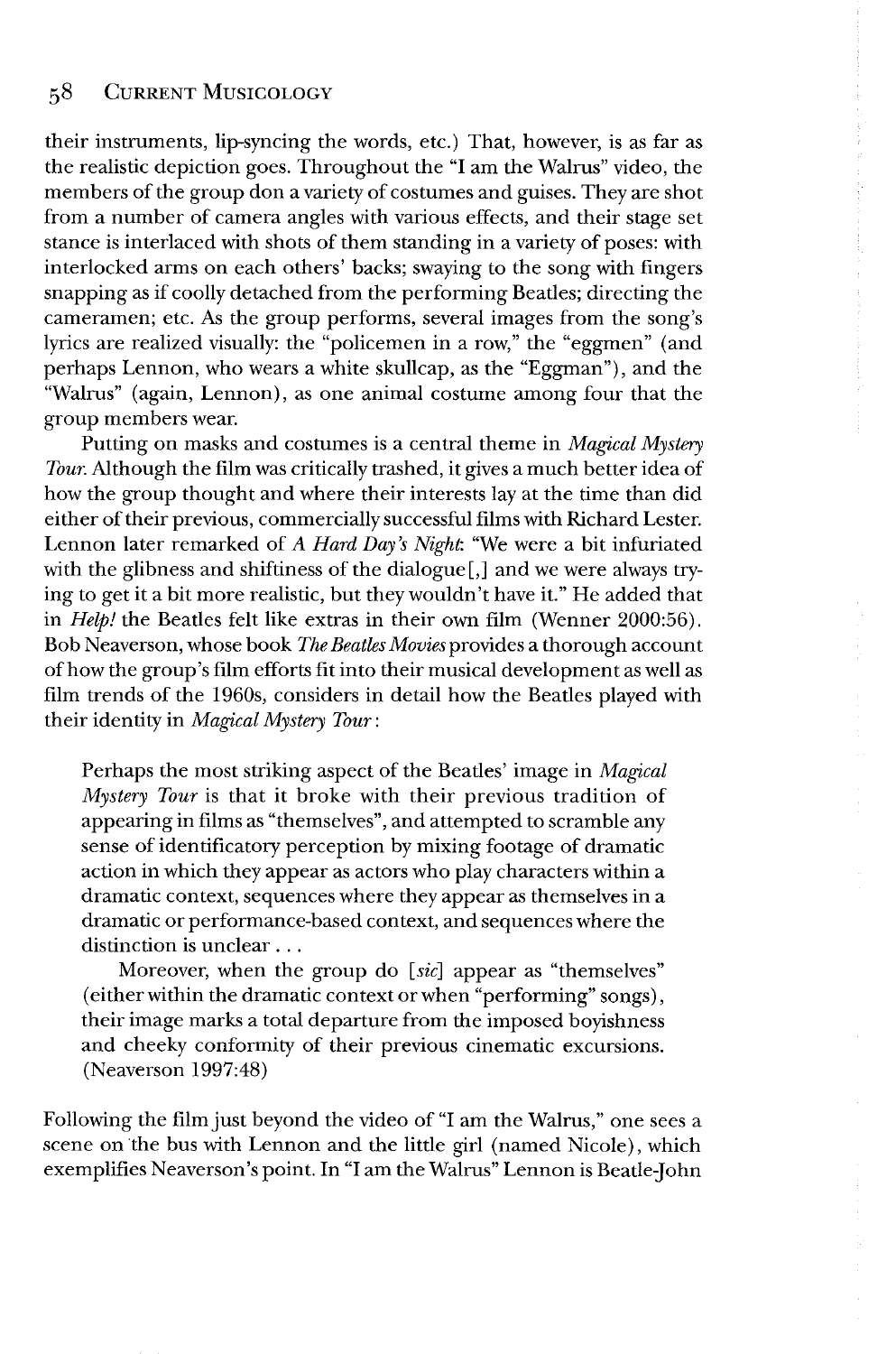the performer, nonchalant Beatle-John swaying and snapping his fingers with his bandmates, John Lennon helping to choreograph and direct the film's various sequences in the interpolated outtakes, the eggman, and, of course, the Walrus. On the bus, however, he presents himself as John Lennon, the "real" person, sharing a laugh with a small child, playing the children's rhyme-game "Five Little Dickie Birds," and blowing up a balloon, while his friend "the real" George Harrison sits by. These representations (of Lennon and Harrison) are, of course, strongly filtered; they are also staged scenes intended to portray particular versions of the two Beatles' personae. Yet their stark distinction from the surrealistically portrayed characters of the preceding music video and the everyday nature of their playful banter with Nicole clearly is intended to mark these as more genuine characters than their alter-Beatle-egos. Whether or not we accept this Lennon and Harrison as "real" is less important than the fact that we understand them to be intended as such.

As the song fades out in the movie, the walrus, the three other animals, the eggmen, the policemen, and a shutterbug midget dance into the distance behind the bus. This provides a fitting visual metaphor for the breakdown of identity that occurs in "I am the Walrus" and for the musical structure of the song's fade-out. The fantastical characters behind the bus are part of the show. Happily oblivious, they trail the "real" people on the bus, dancing and singing into eternity (if you will), while the "real" people get on with their journey. Lennon's homey little scene with Nicole into which the audio of "I am the Walrus" fades aims to make the stark difference between characters of the song and the "real" John Lennon abundantly clear.

Immediately preceding that scene, the visual imagery that accompanies the musical fade-out of "I am the Walrus" directs the viewer to see the John Lennon depicted on the bus as a separate entity from the various John Lennons encountered in the song's video. Musically, the song ends over a repeated wedge pattern, as a cycle of diatonically descending major chords and bass line (from A back to A) is countered by a diatonically rising line in the violins, also from-and-to A (ex. 3). All of this extends into perpetuity the generic descending and ascending linear progressions on which the song is based, now pitted directly against each other. Whereas many pop songs end in a fade-out, this one seems to imply something endless and irreversible through that gesture. The two contrary lines are headed in different directions; the fade-out implies that they cannot be reconciled. Identity is not meshed in this song, but rather it is divided and blown apart. Beatle-John, the walrus, and John Lennon must all go their separate ways from now on.

Against that closing pattern, Lennon's nonsense syllables "juba, juba"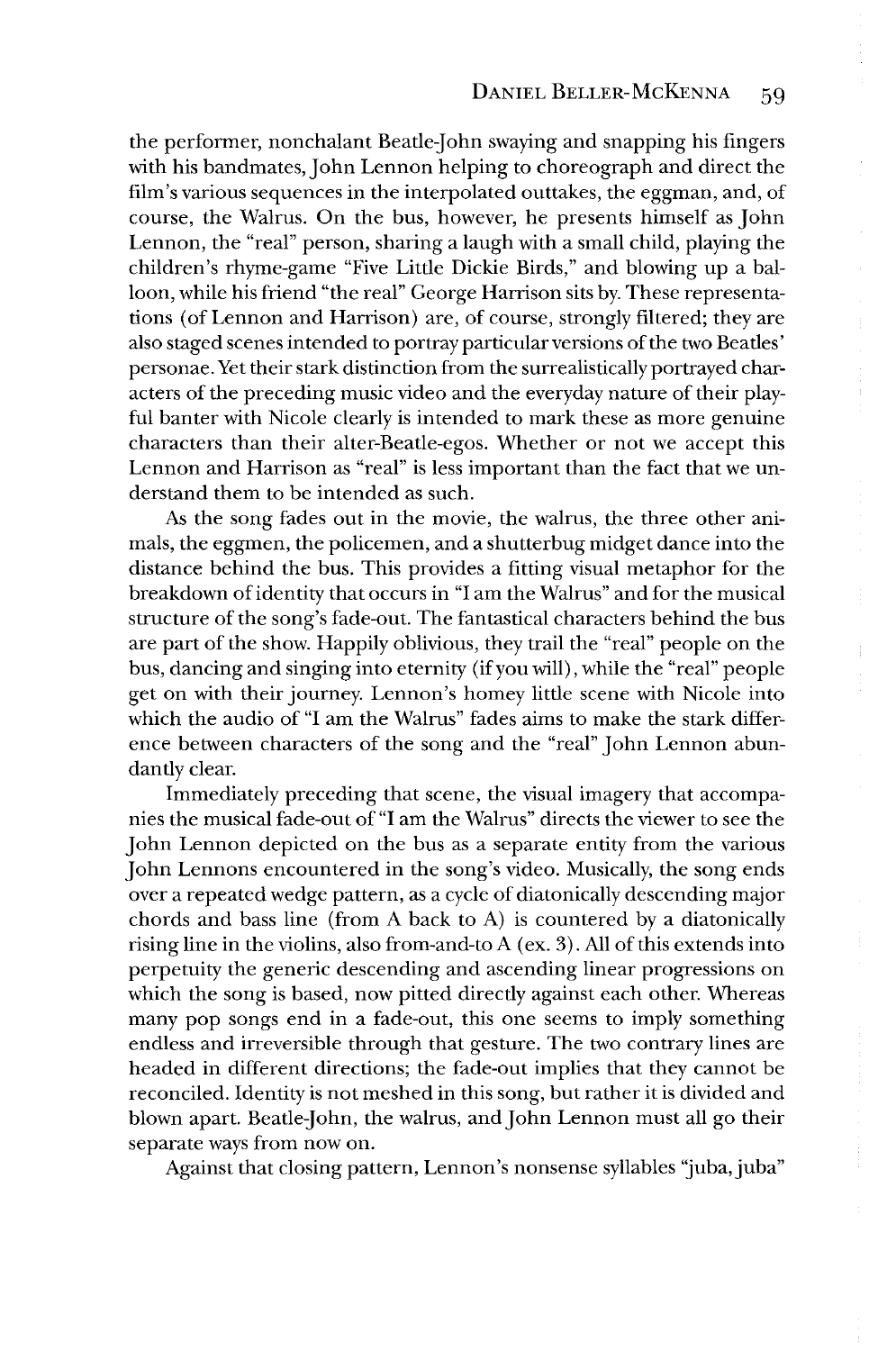## 60 CURRENT MUSICOLOGY

Example 3: "I am the Walrus": closing 'wedge' theme. (Harmonies on the middle staff are a generalized representation of the accompanying chords, not a literal notation of what any particular instrument is playing.)



are joined by a cacophony of chanted phrases and miscellaneous excerpts from a performance of Shakespeare's *King Lear,* which happened to be aired on the BBC on the night Lennon re-mixed the recording of the song. Just as the musical wedge provides an abstraction of the elements that made up the song, the accompanying textual mayhem is only a more extreme version of the senseless lyrics of the song. Whatever meaning might have been gleaned from the text in the rest of the song disappears into a surrealistic jumble at its end. And with it disappears Beatle John, allowing the "real" John Lennon (on the bus that is) to ride off without the media circus that trails behind.

### **IV.**

Lennon treated the Walrus as a mask. Once behind this disguise (a more enigmatic and fully concealing artifice than that offered by the Sgt. Pepper garb from earlier in 1967) Lennon could slip away unnoticed from his previous Beatle image. Thus when he sings a year later (almost to the day) in the song "Glass Onion" on the White Album, "Well here's another clue for you all, the Walrus was Paul," he is yet again confounding those who would try to unravel the supposed hidden meaning of his songs. It is clear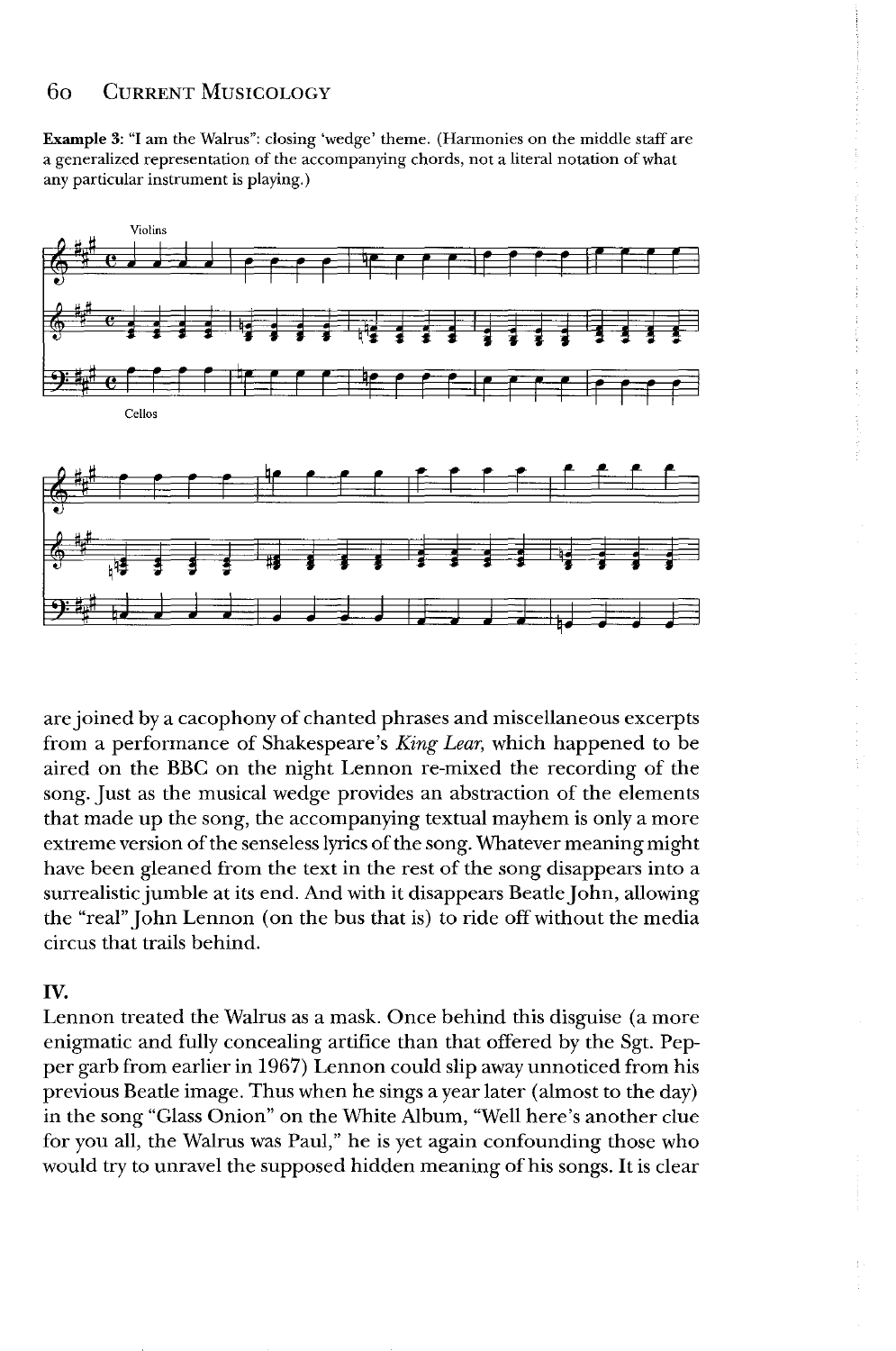enough from the video in *Magical Mystery Tour* that the Walrus is Lennon. His statement here, then, is one of affinity with McCartney, or another manifestation of the fluid sense of identity suggested by the opening line of "I am the Walrus (or, as Lennon later claimed, a knock at all those Beatles fans who read too much into the group's songs).<sup>12</sup>

During 1968-69, the Beatles' last two years of recording, Lennon began to peer out from behind that mask. Many of the songs on the White Album, *Let it Be,* and *Abbey Road* hint at the stark realism of the 1970 album *John Lennon/Plastic Dna Band,* his first solo studio project. Songs like ''Yer Blues," "I'm So Tired," "Don't Let Me Down," and "I Want You-She's So Heavy," all carry a hint of the autobiographical and directly personal style that would strongly color Lennon's solo efforts.<sup>13</sup> Moreover, each of these songs uses a scaled-back rock band scoring in contrast to the various tape effects and orchestration of "Strawberry Fields Forever," "I am the Walrus," "Glass Onion," and some other Lennon songs (not to mention many of McCartney's efforts) on these later Beatles LPs.

First, however, according to Lennon, he went through a Christ-like ego resurrection, centered on his use of LSD. When asked in his 1971 *Rolling Stone* interview whether he had ever had any bad trips, Lennon explains:

Oh yeah, 1 had many. Jesus Christ. 1 stopped taking it cause of that. I mean I just . . . couldn't stand it. I dropped it for I don't know how long. Then 1 started taking it just before 1 met Yoko. 1 got a message on acid that you should destroy your ego, and 1 did. 1 was reading that stupid book of Leary's and all that shit ... And 1 destroyed myself. 1 was slowly putting meself together after Maharishi, bit by bit over a two year period. And then 1 destroyed me ego and 1 didn't believe 1 could do anything. 1 let Paul do what he wanted and say, them all do just what they wanted. And 1 just was nothing, 1 was shit. And then Derek [Taylor] tripped me out at his house after he'd got back from L.A. He said, ''You're alright." And he pointed out which songs I'd written and said, ''You wrote this, and you said this, and you are intelligent, don't be frightened." The next week 1 went down with Yoko and we tripped out again, and she freed me completely, to realize that 1 was me and it's alright. And that was it. 1 started fighting again and being a loud-mouth again and saying, "Well, 1 can do this," and "Fuck you, and this is what 1 want," and "Don't put me down. 1 did this." So that's where 1 am now. (Wenner 2000:53-54)

This re-emergence of Lennon's assertive side was at least partly exhibited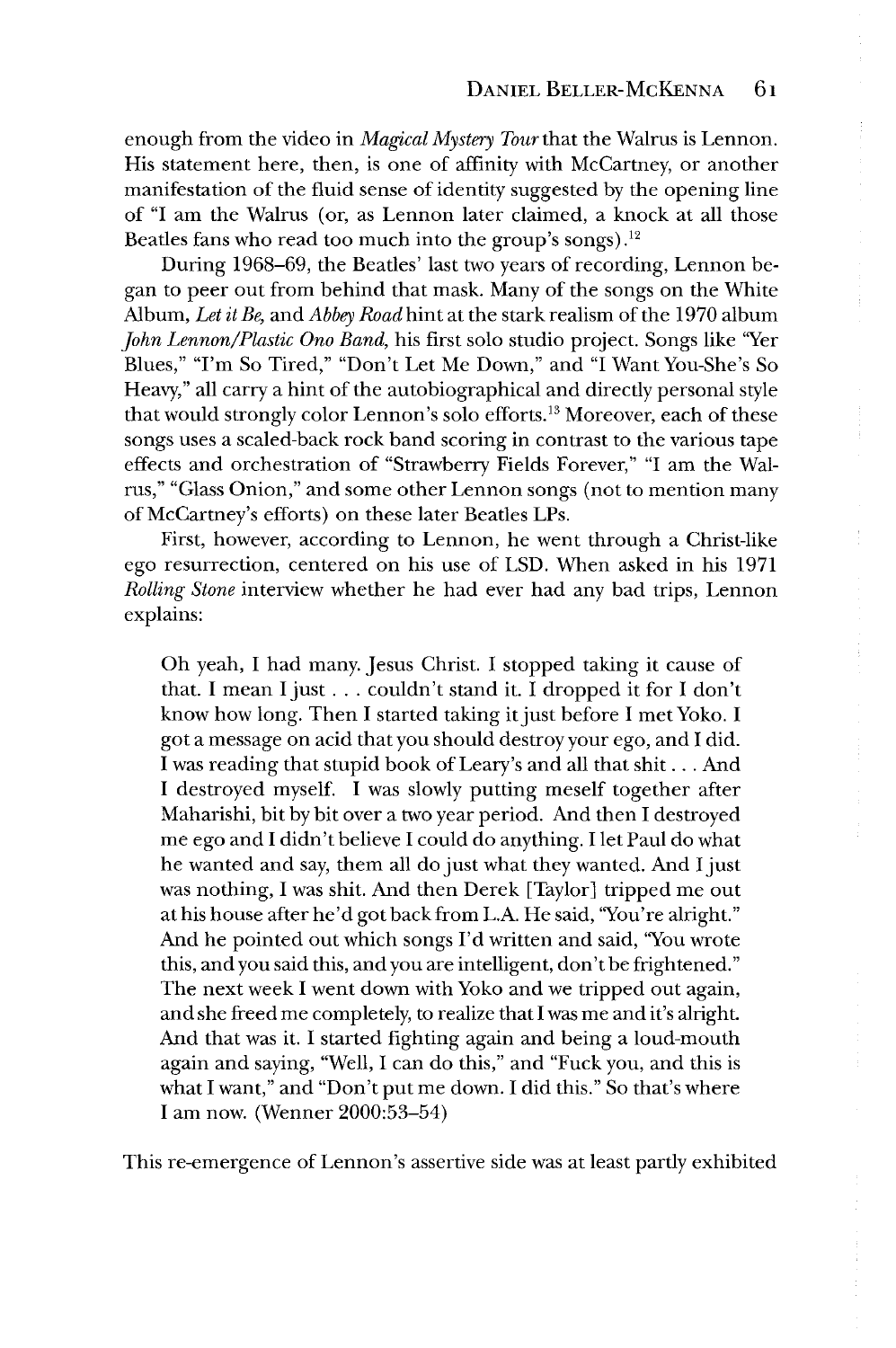by a series of avant-garde recordings made by Lennon and Ono that were released between 1969 and 1970, which moved completely outside the realm of pop music. A series of tape collage pieces were released as four unbroken sides on two separate albums entitled *Two Virgins* (1968) and *Life with the Lions* (1969). Although most people were probably more aware of the hue and cry over the full frontal nudity on the cover of *Two Virgins* (where the naked Lennon and Ono posed holding hands) than ever actually heard either of the albums, these releases and the couple's highly publicized bed-ins and other off-beat demonstration gimmicks unmistakably signaled Lennon's departure from the Beatles as a purposeful public phenomenon. Lennon had recreated his public persona as a peace movement artistic radical, an image that could never be reconciled with his Beatles pre-Sgt. Pepper identity.

Despite these more roughly presented songs and iconoclastic projects with Ono, little could have prepared Lennon's listening public for the bleakness of his first conventional solo studio album, *John Lennon/Plastic Dna Band,* released in December 1970. This is an album that pares away any aural opulence in favor of sparse arrangements, largely unfiltered instrumental sounds, and a plain, often anguished vocal quality in Lennon's mostly unharmonized voice. Most of the songs on *Plastic Dna Band* were written in Los Angeles during Lennon's primal scream sessions with psychologist Arthur Janov and recorded shortly thereafter. 14 Janov's method aimed at liberating one's feelings from the painful realization that our parents do not really love us for who we are. John Lennon had been abandoned in turn by each of his parents; his father Freddie Lennon left the family shortly after John was born, and his mother Julia Lennon left John as a small child to the care of her sister and brother-in-law, Mimi and George Smith. What's worse, in 1958, after seventeen-year-old John had established a mature and friendly relationship with her, Julia Lennon was run over by a car and killed.

There was still more in Janov's published theories with which Lennon could relate. In particular, Janov wrote that LSD stimulated intense real feelings," but that it also produced "a wild flight of ideas ... that is also a race away from feeling." And heroin (to which Lennon had graduated during the late 1960s) completely deadened feelings. Primal scream therapy, Janov argued allowed one to come to terms with their feelings and, more importantly, to recognize their pain. "Feeling," Janov wrote, "is the antithesis of Pain. The more pain one feels, the less pain one suffers" (1970:99; quoted in]. Wiener 1991:136).

Pain has a very real presence on *Plastic Dna Band,* nowhere moreso than in the opening song, "Mother." A series of death knell-like bells precedes the song in which Lennon sings a plain and simple melody against a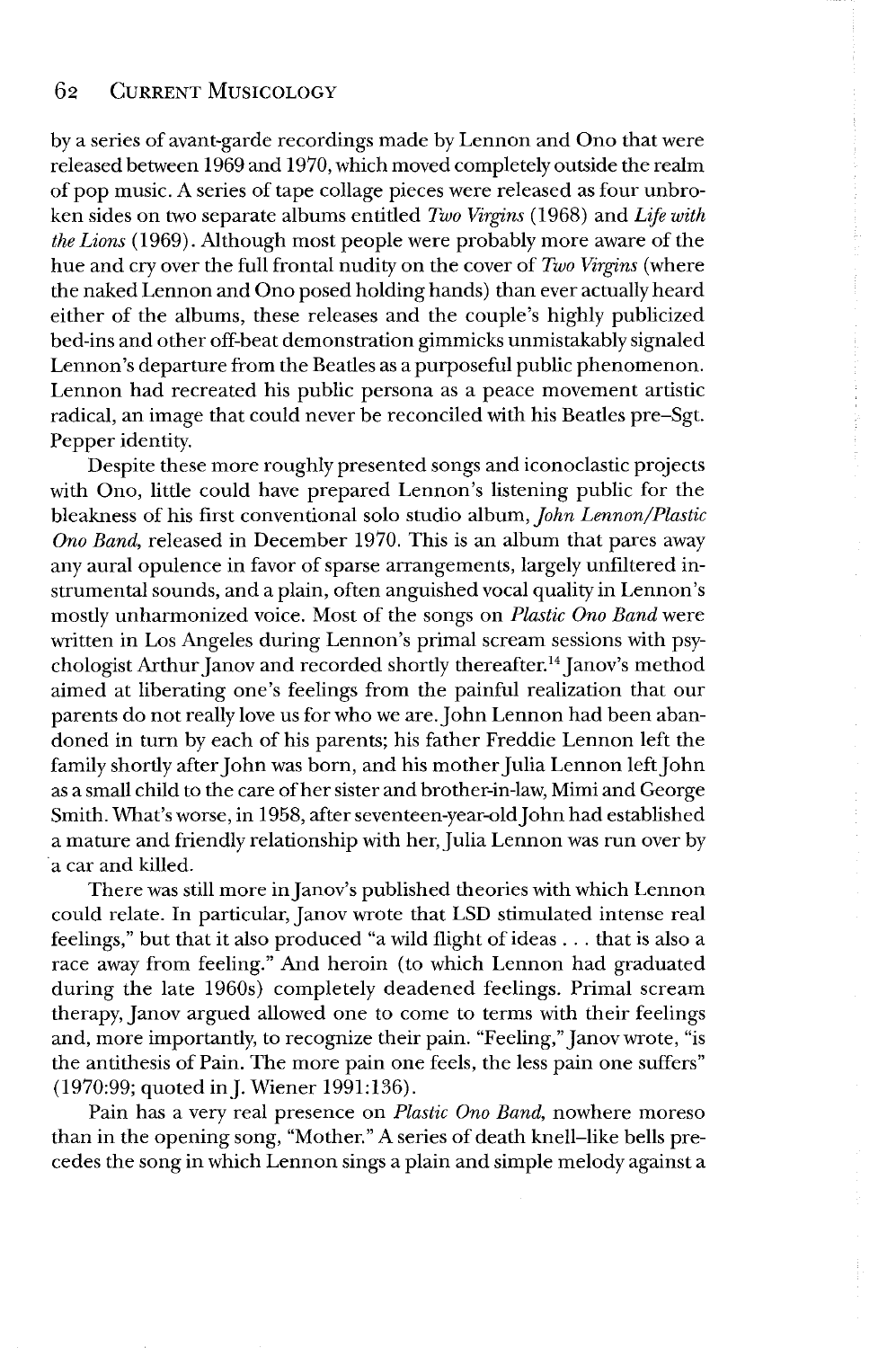barely existent accompaniment from his sparse ensemble: a bass guitar and drum along with Lennon's piano. Pain becomes visceral at the end of the song as Lennon gives us a brief glimmer of what his primal scream sessions probably sounded like.

Only a few other moments on the album match this intensity (the end of "I Found Out," for example). But the theme of honest and direct confrontation with one's demons is a constant thread across the entire album.

At the end of *Plastic Dno Band,* Lennon begins the last full song, "God," with the words "God is a concept by which we measure our pain." Lennon's cryptic remark is likely connected to the primal scream therapy he was undergoing at the time. "God," for Lennon, had long been a "concept," as witnessed in his remarks at the 1966 Chicago press conference quoted above. Having long known what he did not believe in, Lennon seems to have been in search of something believable in order to fill the ego-void that had been created by his loss of self to Beatlemania, his subsequent campaign to eradicate Beatle-John, and his drug use through the late 1960s. Lennon's concept of God might reflect the comfort people take in the divinity figure as a way to compensate for suffering pain.

Lennon sets the opening lines of the song to a highly conventional rock and roll chord pattern, I-vi-IV-V, with an ensemble and a piano articulation that evoke a gospel blues sound, as if he is preaching to us. As a parody, this song is unique on *Plastic Dno Band.* During the Beatles' last few years, Lennon had occasionally followed Paul McCartney's penchant for parodistic styles, as in Lennon's doo-wop tinged closing section to "Happiness is a Warm Gun" or the rockabilly sound of "The Ballad of John and Yoko." *Plastic Dno Band,* however, was practically dedicated to a revival of pure rock, and the throwback style of "God" sounds conspicuously familiar and thereby evocative.

The preachy quality of the song's opening verse is partly conveyed by the ensemble, especially Billy Preston's gospel-like piano chords. Lennon's vocal delivery also suggests a confessional, even evangelical atmosphere, as in the exclamatory interjection "I'll say it again" (0:34) and the closing "yeahs" (over a plagal C major [IV] chord, no less; 0:53-0:57). But any religious reference in the sound is merely a set up for the bridge. That long middle portion of the song (1:02-2:52) comprises a descending vi-V-IV ostinato in which Lennon delivers a litany of all the things he doesn't believe in, culminating in the Beatles.

1 Ching Bible tarot Hitler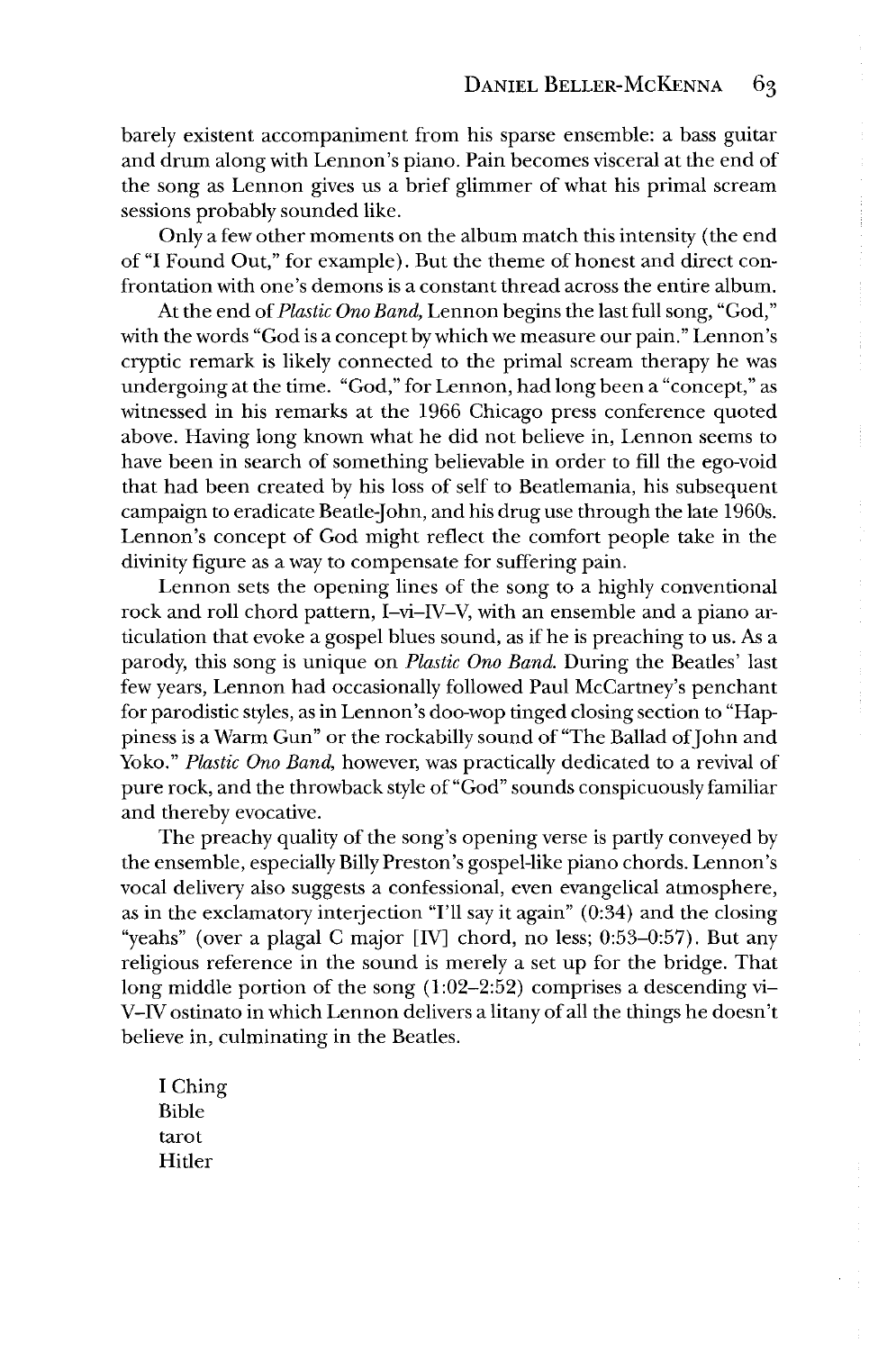Jesus Kennedy Buddah mantra gita yoga kings Elvis Zimmerman Beatles

By setting this laundry list of false idols to a brief, incessantly repeated musical figure, Lennon evokes a chant-like spiritual mantra-indeed, "mantra" is one of the items further down the list. The bridge, then, works as a credo (an anti-credo, really) by accessing a religious aural image that invites us to hear each element as some sacred object. Lennon's reversal through the phrase "I don't believe" is rendered that much stronger by the religious association.

Many items on the list form small groups or progressions of related ideas. For example, by beginning with "magic" and "I Ching," two concepts that clearly lie outside of faith according to the Judeo-Christian culture in which he lived, Lennon is able to relativize and thereby cut down the Bible, embedding it within a group that also contains tarot, a less lofty form of mystical prophesying. Similarly, the presence of Hitler amidst Jesus, Kennedy, and Buddha taints them all by associating the latter three icons with a cultic figure widely held to be the Western embodiment of evil. The quasi-spiritual group that follows, "mantra, gita, yoga," all Eastern-based fads of the 1960s, prepares for the final group in which a series of 1960s pop idols are renounced. "Kings" seems entirely generic, but may obliquely draw on the name of Martin Luther King, who had been murdered only two years earlier. More importantly, however, "kings" alludes to the 1960s pop status of the next three figures: Elvis (who was known as "The King"), Zimmerman (Bob Dylan's real last name), and finally the Beatles. As he approaches the latter word, Lennon's voice becomes suddenly more present, both louder and lacking the studio echo that had been applied through the preceding portion of the song. At the word "Beatles," the music comes to a complete stop. Thereafter the song returns to its earlier chord changes and Lennon's voice temporarily remains in its dry, unenhanced state as he announced his creed: "I just believe in me, Yoko and me."15

Lennon had much to say about the genesis of this song in his 1971 *Rolling Stone* interview. Specifically explaining the litany of the bridge, he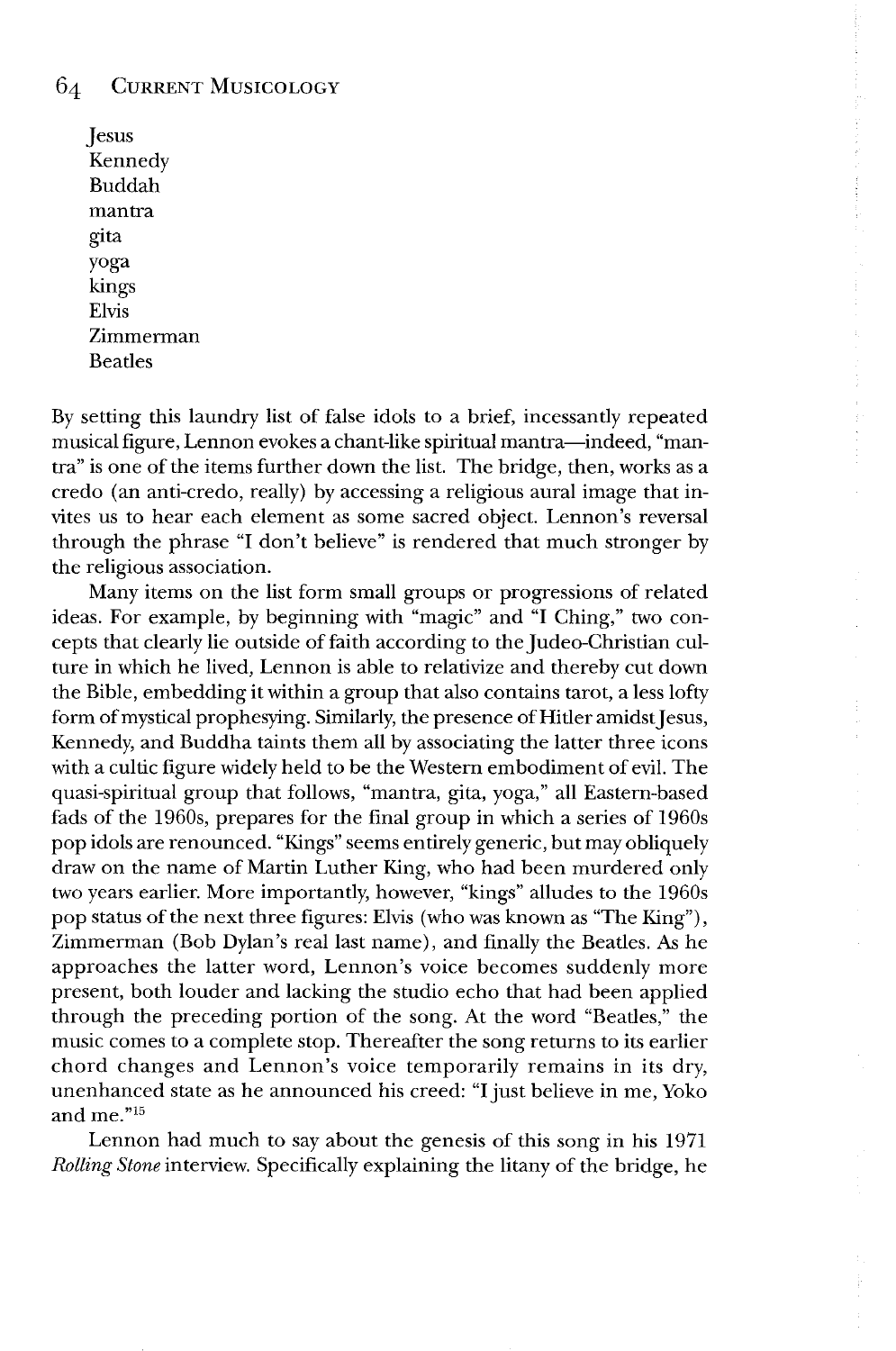says:

Well, like a lot of words, they just came out of me mouth. It started off like that. "God" was stuck together from three songs almost. 1 had the idea, "God is the concept by which we measure our pain." So when you have a [phrase] like that, you just sit down and sing the first tune that comes into your head. And the tune is the simple [sings] "God is the concept-bomp-bomp-bomp-bomp" cause 1 like that kind of music. And then I just rolled into it. [Sings] "I don't believe in magic"—and it was just going on in me head. And "I Ching" and "the Bible," the first three or four just came out, whatever came out. (Wenner 2000:10-11)

As for the Beatles' place at the end of the list, Lennon said:

1 was going to leave a gap and say, just fill in your own, for whoever you don't believe in ... But Beatles was the final thing because it's like 1 no longer believe in myth, and Beatles is another myth. 1 don't believe in it. The dream's over. I'm not just talking about the Beatles is over, I'm talking about the generation thing. The Dream's over, and 1 have personally got to get down to so-called reality. (ibid.:11)

Having torn down the false gods of religion and of the sixties, he returns to the earlier, 1950s-tinged music of the verse to close off the anti-credo and initiate the end of the song. Gone, however, is the preachy tone of the opening verse; the Beatles, Lennon implies, were just another false religion, a matter of faith. Without them (which is where we stand at the end of the song and the end of the album), there is no pulpit left from which to preach. Nevertheless, he maintains the religiously loaded musical parody and textual imagery at the end of the song, but merely as an ironic gesture—ironic because he effects a series of what might be called inversereligious transformations. He is "reborn," but as the earthy John, no longer the dream weaver, and no longer the Walrus. We are left to "carry on," like zealots without their messiah, perhaps like the strange cohorts of the Walrus who were left following the bus in *Magical Mystery Tour.* Lennon believes only in himself and Yoko Qno. Such a strong focus on individuals is a direct affront to the greatest legacy of the Beatles: the myth of the group persona. Jon Wiener writes:

"God" rejects political, religious, and cultural false consciousness. John undertakes a deliberate shattering of the illusions of the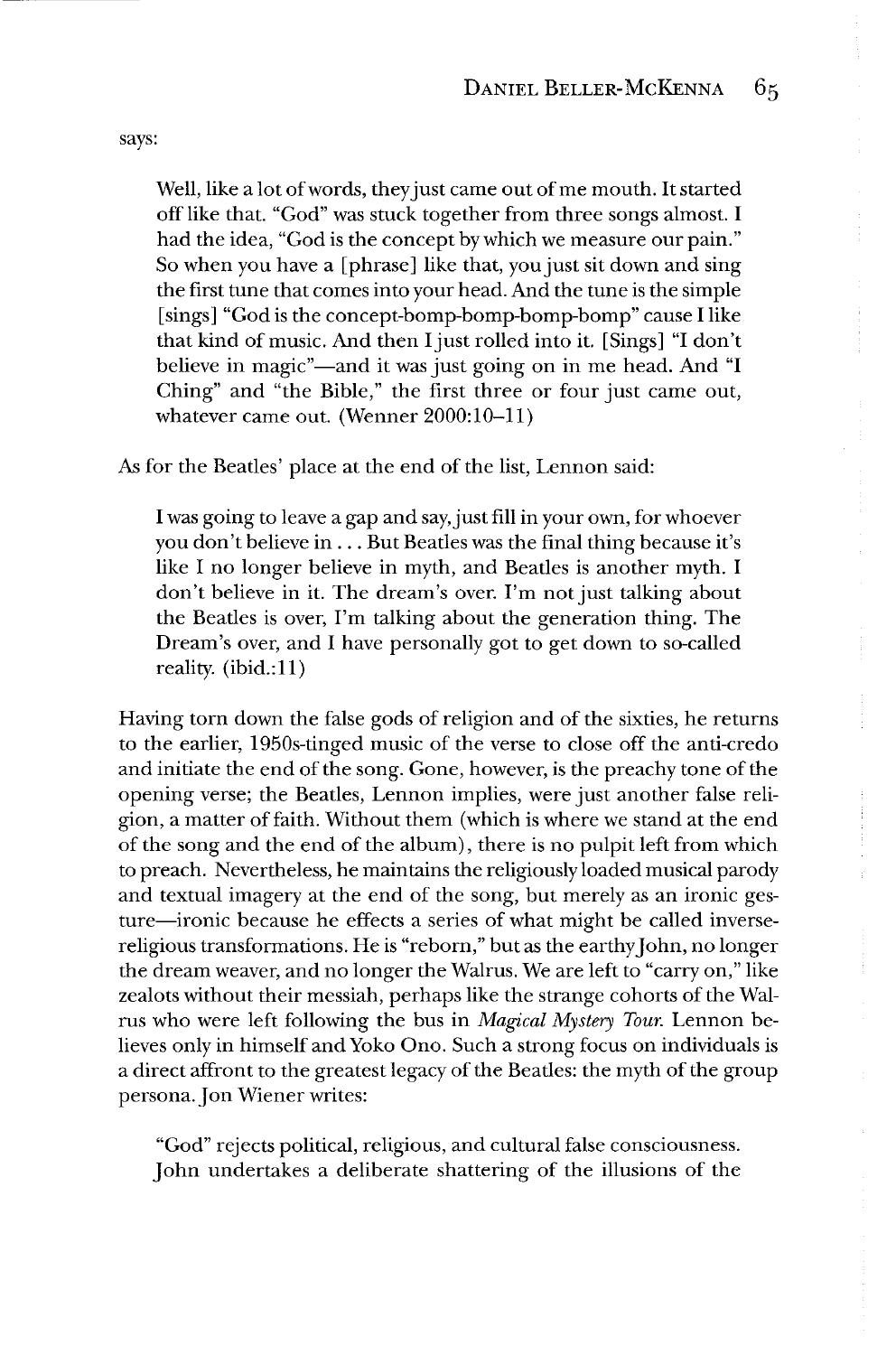## 66 CURRENT MUSICOLOGY

sixties, starting with the dream of the Beatles as the representation of a genuine community, a harmonious group of equals, filled with creative energy. This is a false dream,John says, and it is finished now. He can't and won't serve as our god any more; he declares that he is a person, like we are—he's just "John." For us to carry on, we need to find a way to shatter these gods outside of us, to transfer power from our mythical heroes to ourselves, to each other. (Wiener 1991:6)

Lennon had long been "transferring power" from one identity to another: from the apolitical Beatle-John to the anti-war character of Sgt. Gripweed, and from the mop-top Beatle-John to the psychedelic Walrus of the song and the movie *Magical Mystery Tour.* Transferring power from "mythical heroes" to oneself was a natural step for Lennon in the year of the Beatles' breakup.

Lennon's message at the end of "God" became central to his public comments during the 1970s. He repeatedly exhorted his listening public not to follow him, but rather to lead themselves, to make their own decisions. Although "I am the Walrus" may have blended stylistically into Lennon's psychedelic experiments around 1967, it occurs in retrospect to have been a beginning of his active efforts to get out of the Beatles. And it even presaged the religious connotations of "God" (or anti-religious, if you prefer). Revelatory scriptures and mystical ceremonies frequently employ masks, indecipherable prophecy, and wondrous vestments. **If** "I am the Walrus" involved the donning of these trappings as a prelude to revelation, "God" provides the apocalypse-only it reveals a sober and earthly message, that we are all individuals after all, and that our "Gods" are mere mortals.

A few months after recording *Plastic Ono Band,* Lennon was busy working on the song and album *Imagine,* in which many of the 1960s ideals would be resurrected in his music. Within the next two years he would embrace a series of radical political causes, all of which emphasized the legacy of the 1960s. His message in the song "God" then, must be understood in the context of the Beatles and his ongoing disengagement from the band after 1966. By naming the Walrus as the last mask to be removed, the last idol to be set aside, he points back to the critical role "I am the Walrus" had played in starting the process of dissociation from his Beatlesimage.

#### *Notes*

1. The British secondary-modern school is rougly the equivalent of the American technical high school.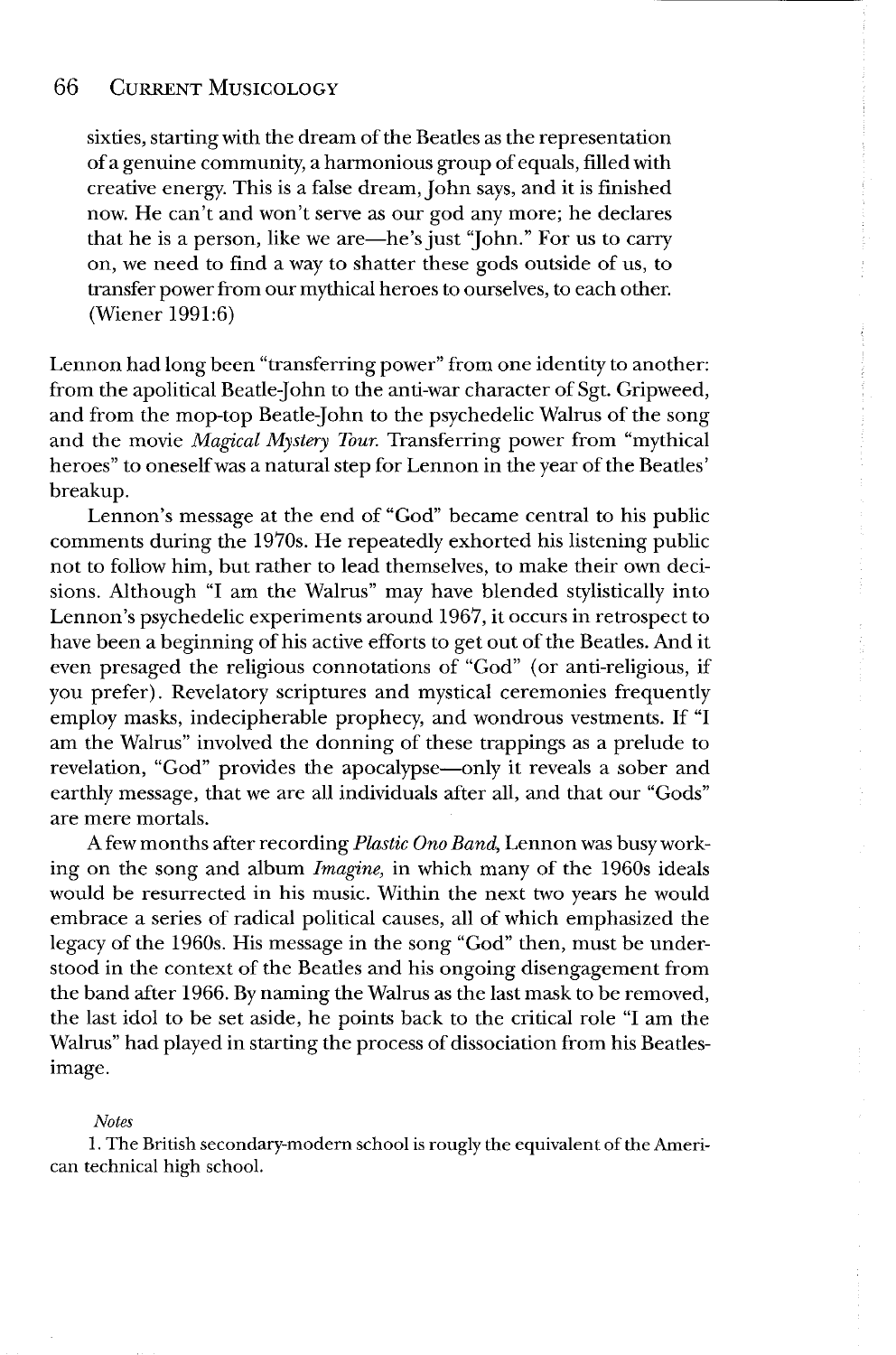2. In an interview for *Playboy* magazine in the fall of 1980, shortly before his death, Lennon remarked: "My childhood was not all suffering. It was not all slum. I was always well dressed, well fed, well schooled, and brought up to be a nice lower-middle-class English boy. You know? And that's what made the Beatles different, the fact that George, Paul, and John were grammar school boys. Up till then *[sic],* all rock-and-rollers basically had been black and poor, rural South or whatever, city slums. And the whites had been truckers like Elvis ... But the socalled thing of the Beatles was the fact that we were pretty well educated and not truckers" (Golson 1981:138).

3. Of course the Beatles' use of drugs also increased during these years, beginning with marijuana in 1965 and moving on to LSD in 1966.

4. On the Beatles' recording of *Revolver;* see Lewisohn (1988:70-84).

5. The Beatles' friendly rapport with the U.S. press is witnessed most famously in the press conference held upon their arrival at New York's Kennedy International Airport on February 7, 1964. Film of this event can be seen in the video *Imagine: John Lennon* (Solt 1989) and in *The Beatles Anthology* video recording, part 2.

6. For a cogent discussion of the political import of Lennon's involvement in *How I Won the War,* see Wiener (1991:25-32).

7. Charts of both songs may be found in *The Beatles Complete Scores* (Beatles 1993).

8. Epstein visited a lunchtime performance by the Beatles on November 9, 1961, and began managing the group shortly thereafter.

9. Other Lennon songs featuring descending bass lines are "Lucy in the Sky with Diamonds," "Being for the Benefit of Mr. Kite," "A Day in the Life," "Dear Prudence," "Cry Baby Cry" (in the bridge), and "All You Need is Love."

10. In a November 23, 1968, interview with Jonathan Cott for *Rolling Stone,*  Lennon stated: "I had this idea of doing a song that was a police siren, but it didn't work in the end: ... 'I-am-he-as-you-are-he-as ... ' You couldn't really sing the police siren." Reprinted in Cott and Doudna (1982:51).

11. Later, in the 1980 *Playboy* interviews, Lennon added: "I never went into that bit about what [Carroll] really meant, like people are doing with the Beatles' work. Later I went back and looked at it and realized that the walrus was the bad guy in the story and the carpenter was the good guy. I thought, Oh shit, I picked the wrong guy. I should have said, 'I am the carpenter'. But that wouldn't have been the same, would it?" (Wenner 2000:156).

12. On the recording of "Glass Onion," see Lewisohn (1988:155).

13. In 1971, Lennon remarked: "I didn't sit down to think, 'I'm going to write about this, that or the other.' They all came out, like all the best work of anybody's ever does. All this came out because I had the time. If you're on holiday or in therapy and you spend the time-like in India, where I could write a lot, I wrote the last bunch of my best songs. 'I'm so Tired,' and 'Yer Blues' were pretty sort of realistic. They were about me[.]" (Wenner 2000: 12).

14. Janov's ideas and Lennon's encounter with them are described by Jon Weiner (1991:136-38) and Ray Coleman (1992:513-16).

15. Lennon need not have focused such attention on the Beatles at this point in the song, as illustrated in an earlier version of the song released on the 1998